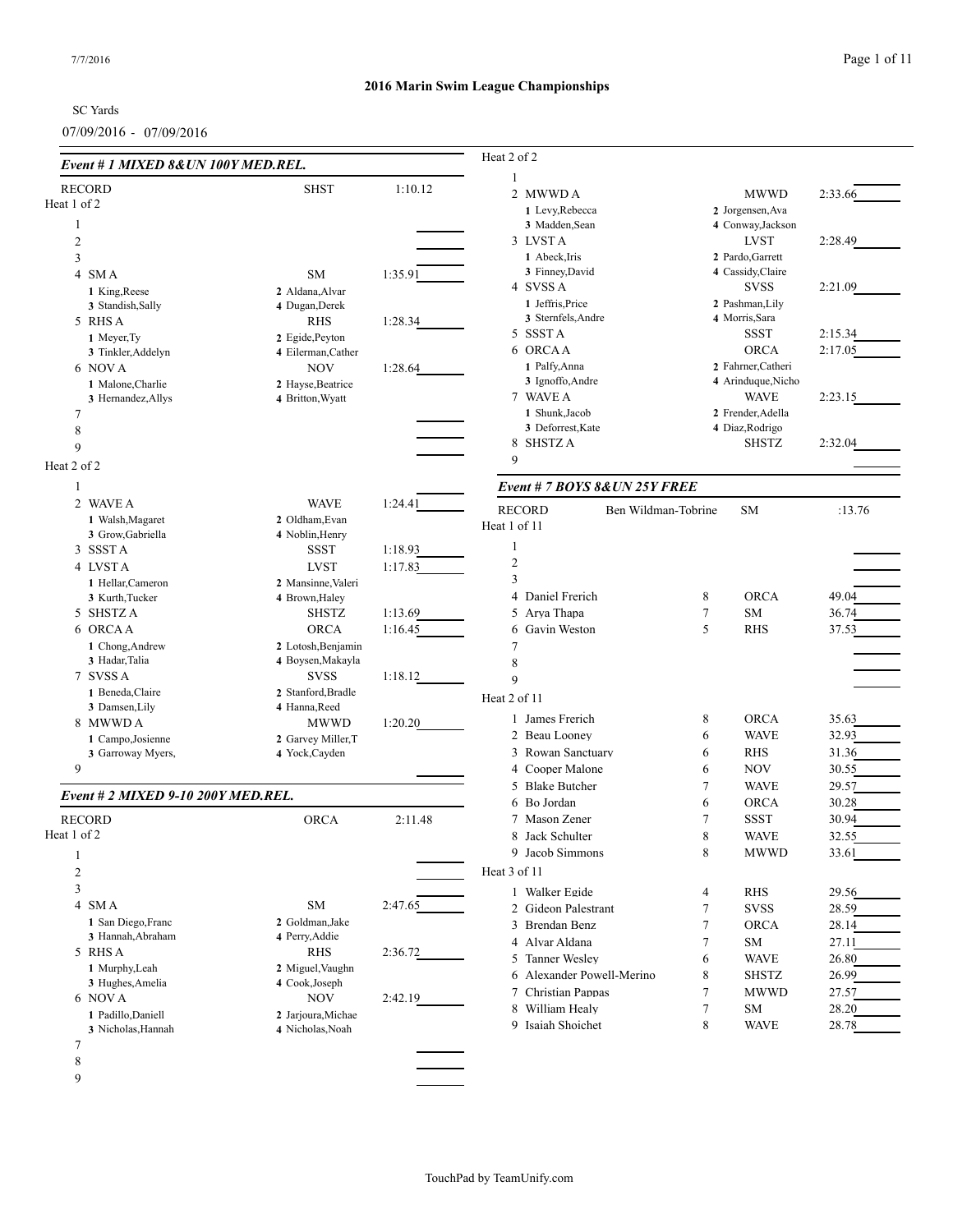# 07/09/2016 - 07/09/2016

# **2016 Marin Swim League Championships**

| Heat 4 of 11                      |        |              |       | Heat 9 of 11                    |                |              |         |
|-----------------------------------|--------|--------------|-------|---------------------------------|----------------|--------------|---------|
| 1 Layton Tashiian                 | 8      | <b>NOV</b>   | 26.16 | 1 Brodie Ross                   | 7              | <b>ORCA</b>  | 19.56   |
| 2 Cavan Donery                    | 8      | <b>SHSTZ</b> | 25.63 | 2 Nolan Deforrest               | 8              | <b>WAVE</b>  | 19.41   |
| 3 Nolan Andrews                   | 7      | <b>SM</b>    | 25.35 | 3 Sean Chamberlin               | 8              | <b>SHSTZ</b> | 19.31   |
| 4 Ethan Hernandez                 | 8      | <b>SM</b>    | 24.87 | 4 James Chatard                 | 6              | <b>SHSTZ</b> | 19.02   |
| 5 Benjamin Brasch                 | 6      | <b>SHSTZ</b> | 24.69 | 5 Viggo Zarrehparvar            | $\overline{7}$ | <b>SSST</b>  | 18.81   |
| 6 Joey Griffin                    | 8      | <b>SHSTZ</b> | 24.71 | 6 Blake Gaskin                  | 8              | <b>ORCA</b>  | 18.96   |
| 7 Joseph Parente                  | 7      | <b>SHSTZ</b> | 25.04 | 7 Luca Cirese                   | $\overline{7}$ | <b>SHSTZ</b> | 19.15   |
| 8 Lorenzo D'Agosta                | 8      | <b>LVST</b>  | 25.37 | 8 Aidan Clark                   | 8              | <b>MWWD</b>  | 19.35   |
| 9 Lucas Gallagher                 | 7      | <b>MWWD</b>  | 25.63 | 9 Chase Stein                   | $\overline{7}$ | <b>SHSTZ</b> | 19.55   |
| Heat 5 of 11                      |        |              |       | Heat 10 of 11                   |                |              |         |
| 1 Jonathan Morales                | 7      | <b>SHSTZ</b> | 24.62 | 1 Dominic Puccinelli            | 8              | <b>WAVE</b>  | 18.78   |
| 2 Finley Skaggs                   | 8      | <b>NOV</b>   | 24.50 | 2 Rhys Garroway Myers           | 8              | <b>MWWD</b>  | 18.29   |
| 3 Fabian Gonzalez                 | 7      | <b>RHS</b>   | 23.96 | 3 Benjamin McConnell            | 8              | <b>LVST</b>  | 18.23   |
| 4 Rodrigue Maisonneuve            | 7      | <b>WAVE</b>  | 23.55 | 4 Charles Hinkelman             | $\overline{7}$ | <b>SHSTZ</b> | 17.96   |
| 5 Luke Esslinger                  | 8      | <b>WAVE</b>  | 23.02 | 5 Nathan Greenberg              | $\overline{7}$ | <b>SHSTZ</b> | 17.65   |
| 6 Carlos Angeles                  | 8      | <b>SM</b>    | 23.31 | 6 Kai Makino                    | 8              | <b>SHSTZ</b> | 17.80   |
| 7 Bjorn Forsman                   | 8      | <b>SHSTZ</b> | 23.80 | 7 William Sigler                | 8              | <b>SHSTZ</b> | 18.01   |
| 8 Ethan Murphy                    | 7      | <b>NOV</b>   | 24.31 | 8 Jonah Sher                    | $\overline{7}$ | <b>SHSTZ</b> | 18.23   |
| 9 Rupin Bagchi                    | 8      | <b>LVST</b>  | 24.58 | 9 Benjamin Lotosh               | $\overline{7}$ | <b>ORCA</b>  | 18.33   |
| Heat 6 of 11                      |        |              |       | Heat 11 of 11                   |                |              |         |
| 1 Thomas Strong                   | 6      | <b>SVSS</b>  | 22.93 | 1 Alton Bender                  | 8              | <b>SHSTZ</b> | 17.56   |
| 2 William Yocke                   | 6      | <b>NOV</b>   | 22.35 | 2 Adam Albers                   | $\overline{7}$ | <b>ORCA</b>  | 17.18   |
| 3 Jackson Burt                    | 8      | <b>NOV</b>   | 22.17 | 3 Tucker Kurth                  | 8              | <b>LVST</b>  | 16.71   |
| 4 Cole Lawson                     | 7      | <b>SVSS</b>  | 22.10 | 4 Reed Hanna                    | 8              | <b>SVSS</b>  | 15.99   |
| 5 Luke Tyson                      | 8      | <b>NOV</b>   | 21.86 | 5 Nolan Anderson                | 8              | <b>SHSTZ</b> | 15.24   |
| Jack Mathewson<br>6               | $\tau$ | <b>LVST</b>  | 22.01 | 6 Cayden Yock                   | 8              | <b>MWWD</b>  | 15.94   |
| 7 Ouinn Ostroff                   | 7      | <b>NOV</b>   | 22.16 | 7 Andrew Chong                  | 8              | <b>ORCA</b>  | 16.21   |
| 8 Andrew Finney                   | 8      | <b>LVST</b>  | 22.27 | 8 Henry Noblin                  | 8              | <b>WAVE</b>  | 16.88   |
| 9 Sebastian Pezzullo              | 8      | <b>ORCA</b>  | 22.57 | 9 Jackson Wright                | 8              | <b>ORCA</b>  | 17.45   |
| Heat 7 of 11                      |        |              |       | Event # 8 GIRLS 9-10 50Y FREE   |                |              |         |
| 1 Kenneth Frost                   | 8      | <b>SVSS</b>  | 21.78 |                                 |                |              |         |
| 2 Patrick Quill                   | 7      | SSST         | 21.55 | <b>RECORD</b><br>Kathryn Murphy |                | <b>RHS</b>   | :27.39  |
| 3 Rhett Krawitt                   | 8      | <b>WAVE</b>  | 21.45 | Heat 1 of 18                    |                |              |         |
| 4 Finnegan Malcolm                | 7      | <b>RHS</b>   | 21.07 |                                 |                |              |         |
| 5 Ty Meyer                        | 8      | <b>RHS</b>   | 20.46 | 2 Jessa Dunn                    | 9              | <b>ORCA</b>  | NT      |
| 6 Mason Stein                     | 7      | <b>SM</b>    | 20.62 | 3 Charlotte Philkill            | 9              | <b>WAVE</b>  | 1:05.27 |
| 7 Santiago Desruisseau            | 8      | <b>SHSTZ</b> | 21.34 | 4 Sahasra Kalluri               | 9              | <b>LVST</b>  | 1:01.08 |
| <b>Wyatt Britton</b><br>8         | 8      | <b>NOV</b>   | 21.55 | 5 Catalina Aldana               | 9              | SM           | 56.24   |
| 9 Zayne Wachelka                  | 6      | <b>SHSTZ</b> | 21.74 | 6 Jenifer West                  | 9              | <b>NOV</b>   | 56.68   |
| Heat 8 of 11                      |        |              |       | 7 Yasmin Altoe                  | 9              | LVST         | 1:04.00 |
| 1 Archer Diehl                    | 8      | <b>SHSTZ</b> | 20.46 | 8 Fiona McHugh                  | 10             | <b>WAVE</b>  | 1:08.44 |
| 2 Charles Gehrman                 | 8      | <b>WAVE</b>  | 20.31 | 9 Laurel Philp                  | 9              | <b>SVSS</b>  | NT      |
| 3 Joshua Dixon                    | 7      | <b>SHSTZ</b> | 19.90 | Heat 2 of 18                    |                |              |         |
| 4 Emerson Henry                   |        | <b>MWWD</b>  |       | 1 Emily Cash                    | 9              | SSST         | 55.96   |
| 5 Justin Tachiki                  | 8<br>7 | <b>SHSTZ</b> | 19.81 | 2 Maria Real                    | 9              | <b>NOV</b>   | 53.89   |
|                                   |        |              | 19.58 | 3 Lilah Stevens                 | 9              | SM           | 52.63   |
| 6 Derek Dugan                     | 7      | SM           | 19.78 | 4 Xophia Cabello                | 9              | SM           | 50.44   |
| 7 Kylan Kime                      | 7      | <b>WAVE</b>  | 19.87 | 5 Holly Ross                    | 9              | <b>NOV</b>   | 49.98   |
| 8 Evan Oldham<br>9 Charlie Malone | 8<br>8 | <b>WAVE</b>  | 20.18 | 6 Isabella Rodriguez            | 10             | SM           | 50.23   |
|                                   |        | NOV          | 20.35 | 7 Rianne Asfour                 | 9              | <b>WAVE</b>  | 50.59   |
|                                   |        |              |       | 8 Claire Ridella                | 10             | SHSTZ        | 53.22   |
|                                   |        |              |       |                                 |                |              |         |

9 Rachel Butts 10 MWWD 55.74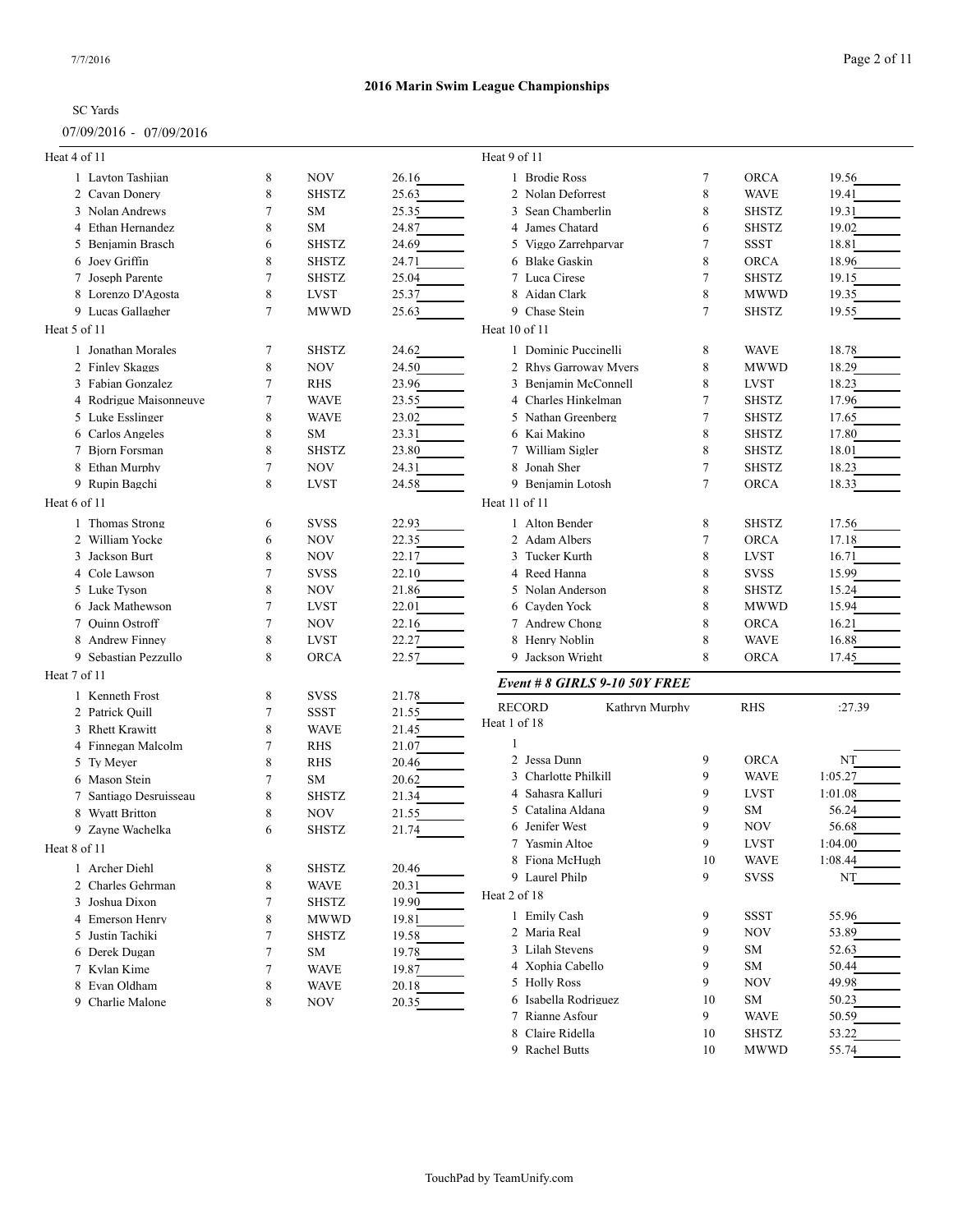### 07/09/2016 - 07/09/2016

| Heat 3 of 18          |    |              |       | Heat 8 of 18          |    |              |       |
|-----------------------|----|--------------|-------|-----------------------|----|--------------|-------|
| 1 Sadie Jordan        | 9  | <b>ORCA</b>  | 49.79 | 1 Jade Rosenberg      | 10 | <b>SSST</b>  | 41.72 |
| 2 Ella Carter         | 10 | <b>ORCA</b>  | 48.13 | 2 Alexandra Stein     | 10 | <b>SHSTZ</b> | 41.59 |
| 3 Lauren Cervantez    | 9  | <b>NOV</b>   | 47.58 | 3 Delaney Fair        | 10 | <b>SHSTZ</b> | 41.23 |
| 4 Olivia Hatch        | 9  | <b>NOV</b>   | 47.12 | 4 Olivia Dugan        | 9  | SM           | 40.97 |
| 5 Tia Asleim          | 9  | <b>ORCA</b>  | 46.83 | 5 Nola Palestrant     | 9  | <b>SVSS</b>  | 40.81 |
| 6 Gabriella Ginocchio | 9  | <b>RHS</b>   | 46.86 | 6 Allison Milani      | 9  | RHS          | 40.83 |
| 7 Rory Kearns         | 9  | <b>MWWD</b>  | 47.18 | 7 Tia Blok            | 10 | <b>RHS</b>   | 41.17 |
| 8 Avery Allen         | 9  | NOV          | 47.79 | 8 Ellery Barnes       | 9  | <b>SSST</b>  | 41.57 |
| 9 Madeleine Jensen    | 9  | SM           | 48.34 | 9 Eloise Capelle      | 10 | SM           | 41.63 |
| Heat 4 of 18          |    |              |       | Heat 9 of 18          |    |              |       |
| 1 Isabella Babb       | 9  | <b>WAVE</b>  | 46.47 | 1 Celestina Gonzales  | 9  | <b>RHS</b>   | 40.76 |
| 2 Scarlett Maguire    | 9  | <b>MWWD</b>  | 46.13 | 2 Keira Squires       | 9  | <b>RHS</b>   | 40.53 |
| 3 Hanna Jafarpour     | 9  | <b>MWWD</b>  | 45.92 | 3 Violet Burrell      | 9  | <b>SHSTZ</b> | 40.42 |
| 4 Piper Kelly         | 9  | <b>SHSTZ</b> | 45.32 | 4 Lindsey Ross        | 10 | <b>RHS</b>   | 39.84 |
| 5 Lucy Fredrickson    | 9  | <b>SHSTZ</b> | 45.14 | 5 Nina Bonte          | 9  | <b>WAVE</b>  | 39.73 |
| 6 Sara Rice           | 10 | <b>SHSTZ</b> | 45.28 | 6 Fiona Mahl          | 9  | <b>SHSTZ</b> | 39.75 |
| 7 Leah Mathewson      | 9  | LVST         | 45.32 | 7 Dempsey Boone       | 9  | <b>SHSTZ</b> | 40.12 |
| 8 Taylor Renfrew      | 10 | <b>SHSTZ</b> | 46.05 | 8 Maggie Pitts        | 9  | <b>WAVE</b>  | 40.48 |
| 9 Madeline Eaton      | 10 | <b>WAVE</b>  | 46.24 | 9 Farah Loll          | 10 | <b>SHSTZ</b> | 40.67 |
| Heat 5 of 18          |    |              |       | Heat 10 of 18         |    |              |       |
| 1 Maya Bar-Cohen      | 9  | <b>SHSTZ</b> | 44.93 | 1 Sloane Carev        | 9  | <b>ORCA</b>  | 39.64 |
| 2 Manisha Murthy      | 10 | <b>MWWD</b>  | 44.78 | 2 Isabella Wagner     | 9  | <b>WAVE</b>  | 39.46 |
| 3 Sofia Carlin        | 10 | SSST         | 44.64 | 3 Kvra Featherstone   | 10 | <b>SHSTZ</b> | 39.22 |
| 4 Neeva Gaine         | 9  | SM           | 44.40 | 4 Sawyer Barta        | 10 | <b>SVSS</b>  | 38.88 |
| 5 Molly Goldstein     | 9  | <b>WAVE</b>  | 44.29 | 5 Elsa Fong           | 9  | <b>SSST</b>  | 38.74 |
| 6 Natalie Jaworski    | 9  | <b>ORCA</b>  | 44.34 | 6 Chloe Firmage       | 9  | SSST         | 38.87 |
| 7 Sofia Wesley        | 9  | <b>WAVE</b>  | 44.60 | 7 Abigail Call        | 10 | <b>WAVE</b>  | 38.88 |
| 8<br>Cayman Stein     | 10 | <b>SM</b>    | 44.65 | 8 Emilee Rosenstein   | 10 | <b>MWWD</b>  | 39.35 |
| 9 Gissel Esteban      | 9  | <b>ORCA</b>  | 44.82 | 9 Ariel Resende       | 9  | <b>MWWD</b>  | 39.48 |
| Heat 6 of 18          |    |              |       | Heat 11 of 18         |    |              |       |
| 1 Avery Quinton       | 9  | <b>SHSTZ</b> | 44.11 | 1 Madeline Alsterlind | 10 | <b>SHSTZ</b> | 38.60 |
| 2 Emma Gonthier       | 9  | <b>SVSS</b>  | 43.77 | 2 Carolina Caldwell   | 10 | <b>ORCA</b>  | 38.48 |
| 3 Isabel Ciccarone    | 9  | <b>SVSS</b>  | 43.69 | 3 Emma Korolev        | 10 | <b>SSST</b>  | 38.19 |
| 4 Alexis Paras        | 9  | <b>SSST</b>  | 43.45 | 4 Grace Widdifield    | 10 | SSST         | 37.95 |
| 5 Isabella Salvador   | 9  | <b>MWWD</b>  | 43.13 | 5 Arianna Krieger     | 9  | SSST         | 37.65 |
| 6 Juliette Douglass   | 9  | SM           | 43.35 | 6 Krittinee Thomson   | 10 | NOV          | 37.94 |
| 7 Charlotte Lacy      | 9  | <b>WAVE</b>  | 43.50 | 7 Sara Delgado        | 9  | NOV          | 38.02 |
| 8 Laurel Buffum       | 10 | <b>ORCA</b>  | 43.74 | 8 Hayden Goldberg     | 9  | <b>ORCA</b>  | 38.45 |
| 9 Kate Gifford        | 9  | <b>MWWD</b>  | 43.78 | 9 Jasmin Desruisseau  | 10 | <b>SHSTZ</b> | 38.51 |
| Heat 7 of 18          |    |              |       | Heat 12 of 18         |    |              |       |
| 1 Jane Adams          | 10 | <b>SHSTZ</b> | 43.12 | 1 Chelsea Reves       | 9  | NOV          | 37.59 |
| 2 Lucienne Hight      | 9  | <b>WAVE</b>  | 43.08 | 2 Kelsey Riemer       | 10 | <b>SHSTZ</b> | 37.39 |
| 3 Samantha Carter     | 9  | SM           | 42.75 | 3 Julia St John       | 9  | <b>WAVE</b>  | 37.13 |
| 4 Lillianna Dell'Orto | 9  | <b>WAVE</b>  | 42.19 | 4 Sophia Britt        | 9  | <b>SHSTZ</b> | 36.79 |
| 5 Savannah Reynolds   | 9  | RHS          | 41.89 | 5 Marissa Boysen      | 10 | ORCA         | 36.70 |
| 6 Eva Marne           | 9  | <b>SHSTZ</b> | 42.11 | 6 Mina Swaim          | 10 | SHSTZ        | 36.71 |
| 7 Morgan Brew         | 9  | <b>NOV</b>   | 42.66 | 7 Addie Perry         | 10 | SM           | 37.02 |
| 8 Sasha Lilien        | 9  | <b>SVSS</b>  | 42.84 | 8 Makena Ouinones     | 9  | <b>SHSTZ</b> | 37.35 |
| 9 McAllister Horn     | 9  | <b>WAVE</b>  | 43.08 | 9 Anna Harrell        | 10 | <b>SVSS</b>  | 37.53 |
|                       |    |              |       |                       |    |              |       |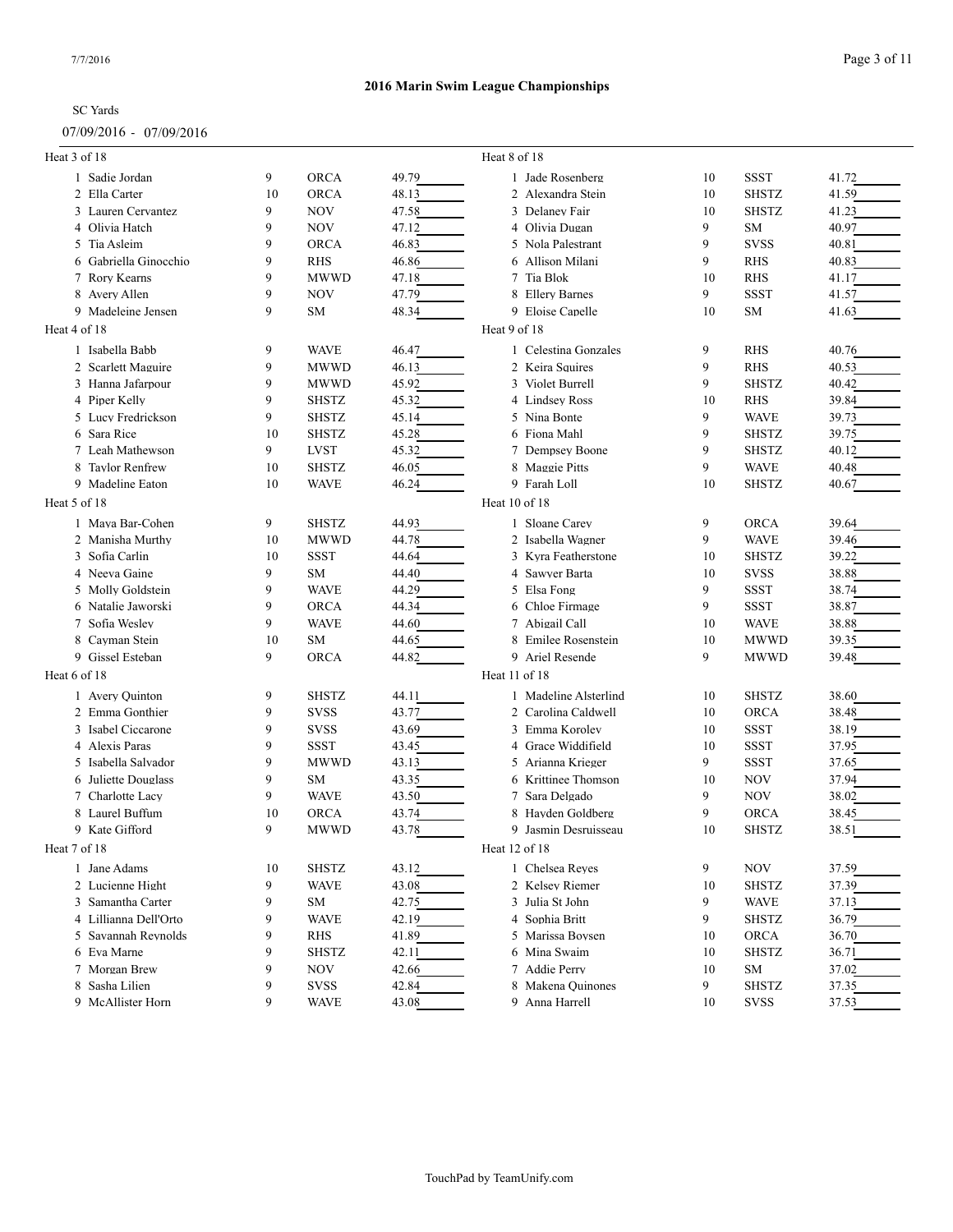### 07/09/2016 - 07/09/2016

| Heat 13 of 18               |    |              |       | Heat 18 of 18                  |        |                    |                |
|-----------------------------|----|--------------|-------|--------------------------------|--------|--------------------|----------------|
| 1 Lauren Widdifield         | 10 | <b>SSST</b>  | 36.66 | 1 Madeline Jarocki             | 10     | <b>WAVE</b>        | 32.78          |
| 2 Emily Rosegard            | 10 | <b>SVSS</b>  | 36.55 | 2 Aoife Raitt                  | 10     | <b>SSST</b>        | 32.46          |
| 3 Avery Marne               | 9  | <b>SHSTZ</b> | 36.53 | 3 Claire Cassidy               | 10     | <b>LVST</b>        | 31.99          |
| 4 Amelia Damsen             | 10 | <b>SVSS</b>  | 36.50 | 4 Catherine Fahrner            | 10     | <b>ORCA</b>        | 29.94          |
| 5 Kaylei Weston             | 10 | <b>RHS</b>   | 36.43 | 5 Anna Palfy                   | 10     | <b>ORCA</b>        | 29.70          |
| 6 Gloria Weinreb            | 10 | <b>SSST</b>  | 36.48 | 6 Sara Morris                  | 10     | <b>SVSS</b>        | 29.89          |
| 7 Allegra Di Carpegna       | 9  | <b>SHSTZ</b> | 36.53 | 7 Adella Frender               | 10     | <b>WAVE</b>        | 30.97          |
| 8 Avery Hinkelman           | 9  | <b>SHSTZ</b> | 36.54 | 8 Sara Jordan                  | 9      | <b>WAVE</b>        | 32.37          |
| 9 Ava Jorgensen             | 10 | <b>MWWD</b>  | 36.59 | 9 Lily Pashman                 | 10     | <b>SVSS</b>        | 32.58          |
| Heat 14 of 18               |    |              |       | Event #17 BOYS 8& UN 25Y BACK  |        |                    |                |
| 1 Emma Slaught              | 9  | <b>WAVE</b>  | 36.31 |                                |        |                    |                |
| 2 Hannah Nicholas           | 10 | <b>NOV</b>   | 35.98 | <b>RECORD</b><br>Dash Rothberg |        | <b>RRCM</b>        | :17.47         |
| 3 Sasha Grewal              | 10 | <b>WAVE</b>  | 35.92 | Heat 1 of 8                    |        |                    |                |
| 4 Dakota Smith              | 10 | <b>MWWD</b>  | 35.86 | 1 Jacob Simmons                | 8      | <b>MWWD</b>        | 56.35          |
| 5 Amanda Ross               | 10 | <b>NOV</b>   | 35.82 | 2 Beau Looney                  | 6      | <b>WAVE</b>        | 43.63          |
| 6 Kailey Sullivan           | 10 |              |       | 3 Mason Zener                  | 7      | <b>SSST</b>        | 41.27          |
|                             | 9  | ORCA         | 35.84 | Joseph Parente<br>4            | 7      | <b>SHSTZ</b>       | 37.76          |
| 7 Reese Murphy              |    | <b>SVSS</b>  | 35.88 | 5 Walker Egide                 | 4      | <b>RHS</b>         | 35.15          |
| 8 Madelyn Mergenthaler      | 9  | <b>SHSTZ</b> | 35.92 | 6 Jackson Burt                 | 8      | NOV                | 36.11          |
| 9 Olivia Anderson           | 10 | ORCA         | 36.25 | 7 Christian Pappas             | 7      | <b>MWWD</b>        | 37.99          |
| Heat 15 of 18               |    |              |       | 8 Blake Butcher                | $\tau$ | <b>WAVE</b>        | 41.57          |
| 1 Gabriella Reichley        | 9  | <b>SHSTZ</b> | 35.78 | 9 Gavin Weston                 | 5      | <b>RHS</b>         | 52.97          |
| 2 Jessica Gazzola           | 10 | <b>SVSS</b>  | 35.76 |                                |        |                    |                |
| 3 Tayleigh Birkie           | 10 | <b>SHSTZ</b> | 35.59 | Heat 2 of 8                    |        |                    |                |
| 4 Tess Waddy                | 10 | <b>MWWD</b>  | 35.38 | 1 Arya Thapa                   | 7      | <b>SM</b>          | 35.11          |
| 5 Violet Kirby              | 10 | <b>SSST</b>  | 35.34 | 2 Cooper Malone                | 6      | <b>NOV</b>         | 33.54          |
| 6 Emily Hinkley             | 9  | <b>MWWD</b>  | 35.38 | 3 Ethan Murphy                 | 7      | <b>NOV</b>         | 32.79          |
| 7 Annesley Krawitt          | 10 | <b>WAVE</b>  | 35.44 | 4 Tanner Wesley                | 6      | <b>WAVE</b>        | 32.27          |
| 8 Amelia Kiriakis           | 9  | <b>SVSS</b>  | 35.64 | 5 William Yocke                | 6      | <b>NOV</b>         | 31.96          |
| 9 Eleanor Octavio           | 10 | <b>SSST</b>  | 35.76 | 6 Gideon Palestrant            | 7      | <b>SVSS</b>        | 32.19          |
| Heat 16 of 18               |    |              |       | 7 Rowan Sanctuary              | 6      | RHS                | 32.70          |
|                             |    |              |       | 8 Alvar Aldana                 | 7      | <b>SM</b>          | 33.32          |
| 1 Emerald Lin               | 10 | <b>MWWD</b>  | 35.29 | 9 Joey Griffin                 | 8      | <b>SHSTZ</b>       | 35.03          |
| 2 Francesca San Diego       | 10 | SM           | 35.25 | Heat 3 of 8                    |        |                    |                |
| 3 Emily Erickson            | 9  | <b>MWWD</b>  | 35.13 | 1 Cavan Donery                 | 8      | <b>SHSTZ</b>       | 31.41          |
| 4 Katharine Diperna-Pavlich | 10 | <b>SHSTZ</b> | 34.90 | 2 Thomas Strong                | 6      | <b>SVSS</b>        |                |
| 5 Amelia Hughes             | 10 | <b>RHS</b>   | 34.42 |                                |        |                    | 30.93          |
| 6 Sarani Puri               | 10 | <b>WAVE</b>  | 34.89 | 3 Brendan Benz                 | 7<br>8 | <b>ORCA</b><br>NOV | 30.16<br>29.12 |
| 7 Tessa Miller              | 9  | <b>SHSTZ</b> | 35.04 | 4 Finley Skaggs                |        |                    |                |
| Julia Hamilton<br>8         | 10 | <b>LVST</b>  | 35.20 | 5 Luke Esslinger               | 8      | <b>WAVE</b>        | 28.85          |
| 9 Daniella Sebastian        | 9  | <b>LVST</b>  | 35.26 | 6 Layton Tashiian              | 8      | NOV                | 29.08          |
| Heat 17 of 18               |    |              |       | 7 Jonathan Morales             | 7      | <b>SHSTZ</b>       | 29.35          |
| 1 Isobel Samlihan           | 10 | <b>SHSTZ</b> | 34.33 | 8 Alexander Powell-Merino      | 8      | <b>SHSTZ</b>       | 30.69          |
| 2 Samantha Gerner           | 10 | <b>SHSTZ</b> | 34.10 | 9 Ethan Hernandez              | 8      | SM                 | 30.97          |
| 3 Leah Murphy               | 9  | RHS          | 33.80 | Heat 4 of 8                    |        |                    |                |
| 4 Isabella Miccio           | 10 | <b>SVSS</b>  | 33.43 | 1 Rodrigue Maisonneuve         | 7      | <b>WAVE</b>        | 28.73          |
| 5 Madison Smith             | 10 | SSST         | 33.14 | 2 Zayne Wachelka               | 6      | <b>SHSTZ</b>       | 28.72          |
| 6 Maeve McAuley             | 10 | SSST         | 33.21 | 3 Fabian Gonzalez              | 7      | RHS                | 28.15          |
| 7 Laurel Cooper             | 10 | <b>SHSTZ</b> | 33.46 | 4 Lucas Gallagher              | 7      | <b>MWWD</b>        | 28.12          |
| 8 Vivian Pack               | 10 | RHS          | 34.06 | 5 Andrew Finney                | 8      | <b>LVST</b>        | 27.82          |
| 9 Eva Vaca                  | 10 | <b>SHSTZ</b> | 34.29 | 6 Archer Diehl                 | 8      | <b>SHSTZ</b>       | 27.96          |
|                             |    |              |       | 7 Kenneth Frost                | 8      | <b>SVSS</b>        | 28.13          |
|                             |    |              |       | 8 Quinn Ostroff                | 7      | <b>NOV</b>         | 28.39          |
|                             |    |              |       | 9 William Healy                | 7      | SM                 | 28.73          |
|                             |    |              |       |                                |        |                    |                |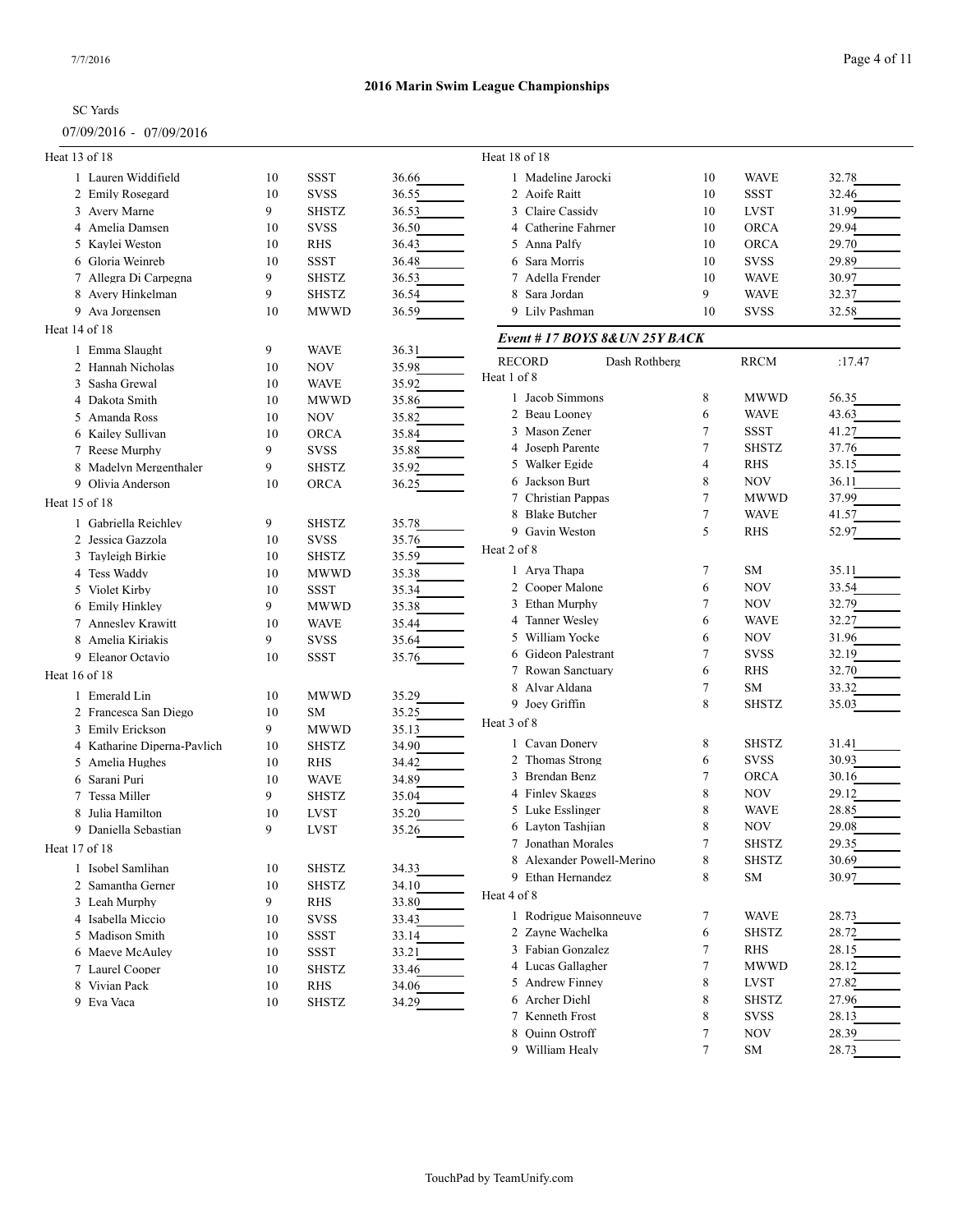### 07/09/2016 - 07/09/2016

| Heat 5 of 8    |                                     |        |                            |                    | Heat 2 of 15          |    |              |         |
|----------------|-------------------------------------|--------|----------------------------|--------------------|-----------------------|----|--------------|---------|
|                | 1 Santiago Desruisseau              | 8      | <b>SHSTZ</b>               | 27.79              | 1 Jenifer West        | 9  | <b>NOV</b>   | 1:09.66 |
|                | 2 Biorn Forsman                     | 8      | <b>SHSTZ</b>               | 27.61              | 2 Emily Cash          | 9  | <b>SSST</b>  | 1:07.26 |
|                | 3 Luke Tyson                        | 8      | <b>NOV</b>                 | 27.52              | 3 Claire Ridella      | 10 | <b>SHSTZ</b> | 1:05.37 |
|                | 4 Luca Cirese                       | 7      | <b>SHSTZ</b>               | 27.00              | 4 Catalina Aldana     | 9  | SM           | 1:02.37 |
|                | 5 Aidan Clark                       | 8      | <b>MWWD</b>                | 26.74              | 5 Scarlett Maguire    | 9  | <b>MWWD</b>  | 59.82   |
|                | 6 Benjamin Brasch                   | 6      | <b>SHSTZ</b>               | 26.82              | 6 Rachel Butts        | 10 | <b>MWWD</b>  | 1:01.23 |
|                | 7 Lorenzo D'Agosta                  | 8      | <b>LVST</b>                | 27.35              | 7 Ella Carter         | 10 | <b>ORCA</b>  | 1:02.93 |
|                | 8 Cole Lawson                       | 7      | <b>SVSS</b>                | 27.53              | 8 Rianne Asfour       | 9  | <b>WAVE</b>  | 1:06.58 |
|                | 9 Carlos Angeles                    | 8      | SM                         | 27.72              | 9 Maria Real          | 9  | <b>NOV</b>   | 1:09.27 |
| Heat 6 of 8    |                                     |        |                            |                    | Heat 3 of 15          |    |              |         |
|                | 1 Jack Mathewson                    | 7      | <b>LVST</b>                | 26.71              | 1 Avery Allen         | 9  | NOV          | 58.64   |
|                | 2 Emerson Henry                     | 8      | <b>MWWD</b>                | 25.75              | 2 Lauren Cervantez    | 9  | NOV          | 57.62   |
|                | 3 Rhett Krawitt                     | 8      | <b>WAVE</b>                | 25.54              | 3 Taylor Renfrew      | 10 | <b>SHSTZ</b> | 57.57   |
| 4              | Charles Gehrman                     | 8      | <b>WAVE</b>                | 24.98              | 4 Neeva Gaine         | 9  | SM           | 56.86   |
|                | 5 Viggo Zarrehparvar                | 7      | <b>SSST</b>                | 24.74              | 5 Olivia Hatch        | 9  | <b>NOV</b>   | 56.66   |
|                | 6 Charlie Malone                    | 8      | <b>NOV</b>                 | 24.85              | 6 Laurel Buffum       | 10 | <b>ORCA</b>  | 56.79   |
|                | 7 Finnegan Malcolm                  | 7      | <b>RHS</b>                 | 25.08              | 7 Madeline Eaton      | 10 | <b>WAVE</b>  | 56.97   |
|                | 8 Nolan Andrews                     | 7      | SM                         | 25.61              | 8 Xophia Cabello      | 9  | SM           | 57.59   |
|                | 9 Wyatt Britton                     | 8      | NOV                        | 26.42              | 9 Isabella Babb       | 9  | <b>WAVE</b>  | 58.35   |
| Heat 7 of 8    |                                     |        |                            |                    | Heat 4 of 15          |    |              |         |
|                | 1 Zane Schuman                      | 7      | <b>SHSTZ</b>               | 24.68              | 1 Holly Ross          | 9  | NOV          | 56.63   |
|                | 2 Charles Hinkelman                 | 7      | <b>SHSTZ</b>               | 24.46              | 2 Gabriella Ginocchio | 9  | <b>RHS</b>   | 56.25   |
|                | 3 Joshua Dixon                      | 7      | <b>SHSTZ</b>               | 24.28              | 3 Kate Gifford        | 9  | <b>MWWD</b>  | 55.43   |
|                | 4 Kylan Kime                        | 7      | <b>WAVE</b>                | 24.13              | 4 Sofia Wesley        | 9  | <b>WAVE</b>  | 55.19   |
|                | 5 Bradley Stanford                  | 8      | <b>SVSS</b>                | 23.63              | 5 Lucy Fredrickson    | 9  | <b>SHSTZ</b> | 54.86   |
|                | 6 Alton Bender                      | 8      | <b>SHSTZ</b>               | 23.95              | 6 Lucienne Hight      | 9  | <b>WAVE</b>  | 55.12   |
|                | 7 Nathan Greenberg                  | 7      | <b>SHSTZ</b>               | 24.21              | 7 Leah Mathewson      | 9  | <b>LVST</b>  | 55.24   |
|                | 8 Jonah Sher                        | 7      | <b>SHSTZ</b>               | 24.31              | 8 Natalie Jaworski    | 9  | <b>ORCA</b>  | 56.04   |
|                | 9 Ty Meyer                          | 8      | <b>RHS</b>                 | 24.56              | 9 Charlotte Lacy      | 9  | <b>WAVE</b>  | 56.33   |
| Heat 8 of 8    |                                     |        |                            |                    | Heat 5 of 15          |    |              |         |
|                | 1 Peyton Egide                      | 7      | <b>RHS</b>                 | 23.11              | 1 Sara Rice           | 10 | <b>SHSTZ</b> | 54.80   |
|                | 2 Fisher Straube                    | 8      | <b>SHSTZ</b>               | 22.79              | 2 Jane Adams          | 10 | <b>SHSTZ</b> | 54.04   |
|                | 3 Henry Noblin                      | 8      | <b>WAVE</b>                | 21.47              | 3 Emma Gonthier       | 9  | <b>SVSS</b>  | 52.95   |
|                | 4 Declan Murphy                     | 8      | SSST                       | 20.47              | 4 Hayden Goldberg     | 9  | <b>ORCA</b>  | 52.74   |
|                | 5 Cameron Hellar                    | 8      | LVST                       | 18.95              | 5 Eloise Capelle      | 10 | SM           | 52.60   |
|                | 6 Andrew Chong                      | 8      | <b>ORCA</b>                | 19.12              | 6 Avery Quinton       | 9  | <b>SHSTZ</b> | 52.61   |
|                | 7 Adam Albers                       | 7      | <b>ORCA</b>                | 21.34              | 7 Savannah Reynolds   | 9  | <b>RHS</b>   | 52.94   |
|                | Sean Chamberlin                     | 8      | <b>SHSTZ</b>               | 22.47              | 8 Piper Kelly         | 9  | <b>SHSTZ</b> | 54.01   |
|                | 9 James Chatard                     | 6      | <b>SHSTZ</b>               | 22.86              | 9 McAllister Horn     | 9  | <b>WAVE</b>  | 54.40   |
|                | Event #18 GIRLS 9-10 50Y BACK       |        |                            |                    | Heat 6 of 15          |    |              |         |
|                | <b>RECORD</b><br>Kensington Elwell  |        | <b>SVSS</b>                | :31.87             | 1 Gissel Esteban      | 9  | ORCA         | 52.51   |
| Heat 1 of 15   |                                     |        |                            |                    | 2 Sofia Carlin        | 10 | SSST         | 52.16   |
|                |                                     |        |                            |                    | 3 Jade Rosenberg      | 10 | SSST         | 51.63   |
| $\mathbf{1}$   |                                     |        |                            |                    | 4 Lillianna Dell'Orto | 9  | <b>WAVE</b>  | 50.50   |
| $\mathfrak{2}$ |                                     |        |                            |                    | 5 Celestina Gonzales  | 9  | RHS          | 49.70   |
|                | 3 Charlotte Philkill                | 9      | <b>WAVE</b>                | NT                 | 6 Kyra Featherstone   | 10 | <b>SHSTZ</b> | 49.78   |
|                | 4 Fiona McHugh                      | 10     | <b>WAVE</b>                | 1:21.44            | 7 Dempsey Boone       | 9  | <b>SHSTZ</b> | 51.35   |
|                | 5 Yasmin Altoe                      | 9      | LVST                       | 1:11.26            | 8 Morgan Brew         | 9  | <b>NOV</b>   | 51.76   |
|                | 6 Sadie Jordan<br>7 Sahasra Kalluri | 9<br>9 | <b>ORCA</b>                | 1:11.46<br>1:27.46 | 9 Isabel Ciccarone    | 9  | <b>SVSS</b>  | 52.35   |
|                | 8 Laurel Philp                      | 9      | <b>LVST</b><br><b>SVSS</b> | NT                 |                       |    |              |         |
|                |                                     |        |                            |                    |                       |    |              |         |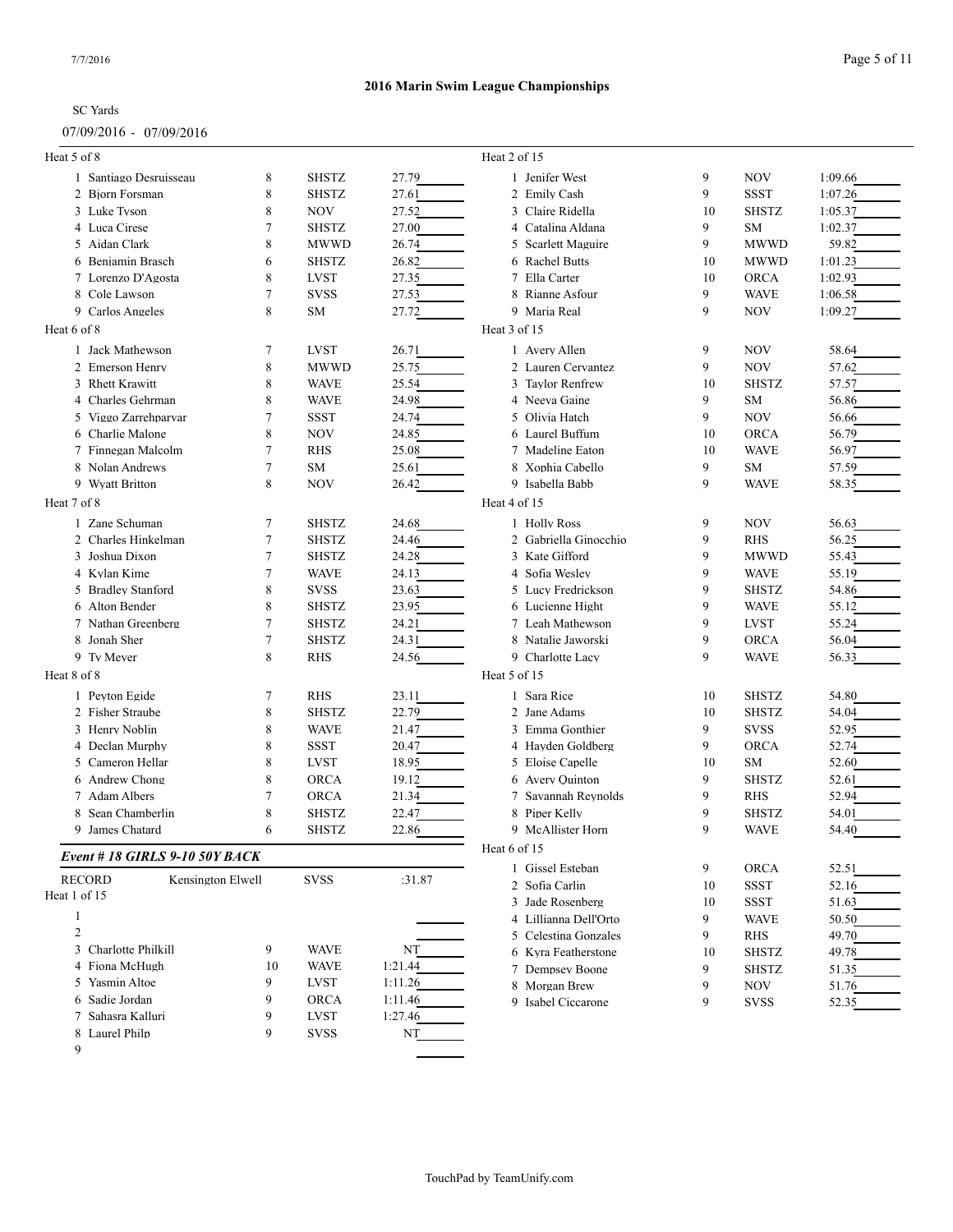### 07/09/2016 - 07/09/2016

| Heat 7 of 15                |    |              |       | Heat 12 of 15                      |    |              |        |
|-----------------------------|----|--------------|-------|------------------------------------|----|--------------|--------|
| 1 Chelsea Reves             | 9  | <b>NOV</b>   | 49.65 | 1 Eleanor Octavio                  | 10 | <b>SSST</b>  | 43.84  |
| 2 Farah Loll                | 10 | <b>SHSTZ</b> | 49.56 | 2 Cate Logan                       | 10 | <b>SHSTZ</b> | 43.44  |
| 3 Jasmin Desruisseau        | 10 | <b>SHSTZ</b> | 49.48 | 3 Violet Kirby                     | 10 | <b>SSST</b>  | 43.25  |
| 4 Annabelle Gulash          | 9  | <b>SVSS</b>  | 49.33 | 4 Anna Harrell                     | 10 | <b>SVSS</b>  | 42.94  |
| 5 Allison Milani            | 9  | RHS          | 48.81 | 5 Isabella Miccio                  | 10 | <b>SVSS</b>  | 42.86  |
| 6 Nina Bonte                | 9  | <b>WAVE</b>  | 48.82 | 6 Lucy Lafave                      | 10 | <b>SHSTZ</b> | 42.89  |
| 7 Grace Widdifield          | 10 | <b>SSST</b>  | 49.38 | 7 Tessa Miller                     | 9  | <b>SHSTZ</b> | 43.05  |
| 8 Alexis Paras              | 9  | <b>SSST</b>  | 49.51 | 8 Julia Owens                      | 9  | <b>RHS</b>   | 43.35  |
| 9 Madelyn Mergenthaler      | 9  | <b>SHSTZ</b> | 49.58 | 9 Fiona Mahl                       | 9  | <b>SHSTZ</b> | 43.78  |
| Heat 8 of 15                |    |              |       | Heat 13 of 15                      |    |              |        |
| 1 Isabella Salvador         | 9  | <b>MWWD</b>  | 48.79 | 1 Julia Hamilton                   | 10 | <b>LVST</b>  | 42.86  |
| 2 Addie Perry               | 10 | SM           | 48.66 | 2 Daniella Sebastian               | 9  | <b>LVST</b>  | 42.71  |
| 3 Emilee Rosenstein         | 10 | <b>MWWD</b>  | 48.32 | 3 Sasha Grewal                     | 10 | <b>WAVE</b>  | 42.42  |
| 4 Maggie Pitts              | 9  | <b>WAVE</b>  | 48.24 | 4 Aoife Raitt                      | 10 | <b>SSST</b>  | 41.67  |
| 5 Arianna Krieger           | 9  | SSST         | 47.92 | 5 Anya Frey                        | 9  | <b>SHSTZ</b> | 41.09  |
| 6 Eva Marne                 | 9  | <b>SHSTZ</b> | 48.04 | 6 Claire Lawson                    | 9  | <b>SVSS</b>  | 41.17  |
| 7 Violet Burrell            | 9  | <b>SHSTZ</b> | 48.31 | 7 Eleanor Hayse                    | 10 | <b>NOV</b>   | 41.72  |
| 8 Samantha Carter           | 9  | SM           | 48.34 | 8 Ava Jorgensen                    | 10 | <b>MWWD</b>  | 42.42  |
| 9 Tia Blok                  | 10 | <b>RHS</b>   | 48.70 | 9 Francesca San Diego              | 10 | <b>SM</b>    | 42.72  |
| Heat 9 of 15                |    |              |       | Heat 14 of 15                      |    |              |        |
|                             |    |              |       |                                    |    |              |        |
| 1 Delaney Fair              | 10 | <b>SHSTZ</b> | 47.84 | 1 Ashley Fine                      | 10 | <b>SHSTZ</b> | 41.04  |
| 2 Jessa Dunn                | 9  | ORCA         | 47.68 | 2 Kaylei Weston                    | 10 | <b>RHS</b>   | 40.81  |
| 3 Keira Squires             | 9  | <b>RHS</b>   | 47.02 | 3 Isobel Samlihan                  | 10 | <b>SHSTZ</b> | 40.71  |
| 4 Abigail Call              | 10 | <b>WAVE</b>  | 46.93 | 4 Ingrid Wahlstrom                 | 10 | <b>SHSTZ</b> | 40.48  |
| 5 Juliette Douglass         | 9  | SM           | 46.51 | 5 Claire Cassidy                   | 10 | <b>LVST</b>  | 39.82  |
| 6 Kaitlynn Fetterman-Riggle | 10 | <b>MWWD</b>  | 46.66 | 6 Rebecca Levy                     | 10 | <b>MWWD</b>  | 40.31  |
| 7 Keely Everage             | 9  | SSST         | 47.02 | 7 Samantha Gerner                  | 10 | <b>SHSTZ</b> | 40.71  |
| 8 Nola Palestrant           | 9  | <b>SVSS</b>  | 47.44 | 8 Leah Murphy                      | 9  | <b>RHS</b>   | 40.74  |
| 9 Alexandra Stein           | 10 | <b>SHSTZ</b> | 47.69 | 9 Jessica Gazzola                  | 10 | <b>SVSS</b>  | 40.95  |
| Heat 10 of 15               |    |              |       | Heat 15 of 15                      |    |              |        |
| 1 Emily Erickson            | 9  | <b>MWWD</b>  | 46.42 | 1 Sarani Puri                      | 10 | <b>WAVE</b>  | 39.45  |
| 2 Ariel Resende             | 9  | <b>MWWD</b>  | 45.84 | 2 Maeve McAuley                    | 10 | <b>SSST</b>  | 37.80  |
| 3 Avery Marne               | 9  | <b>SHSTZ</b> | 45.62 | 3 Kate Deforrest                   | 10 | <b>WAVE</b>  | 37.40  |
| 4 Allegra Di Carpegna       | 9  | <b>SHSTZ</b> | 45.30 | 4 Danielle Padillo                 | 10 | <b>NOV</b>   | 36.53  |
| 5 Mina Swaim                | 10 | <b>SHSTZ</b> | 45.16 | 5 Caitlin Quill                    | 10 | SSST         | 34.63  |
| 6 Elsa Fong                 | 9  | <b>SSST</b>  | 45.23 | 6 Sara Morris                      | 10 | <b>SVSS</b>  | 35.45  |
| 7 Olivia Anderson           | 10 | ORCA         | 45.41 | 7 Anna Palfy                       | 10 | <b>ORCA</b>  | 36.82  |
| Sawyer Barta<br>8           | 10 | <b>SVSS</b>  | 45.76 | 8 Addison Everage                  | 9  | <b>SSST</b>  | 37.79  |
| 9 Sara Delgado              | 9  | <b>NOV</b>   | 46.30 | 9 Iris Abeck                       | 9  | <b>LVST</b>  | 38.08  |
| Heat 11 of 15               |    |              |       | Event # 27 BOYS 8& UN 25Y BREAST   |    |              |        |
| 1 Chloe Firmage             | 9  | <b>SSST</b>  | 44.75 |                                    |    |              |        |
| 2 Emma Korolev              | 10 | <b>SSST</b>  | 44.70 | <b>RECORD</b><br>Michael Masterson |    | <b>TPC</b>   | :19.09 |
| 3 Kailey Sullivan           | 10 | ORCA         | 44.56 | Heat 1 of 6                        |    |              |        |
| 4 Emily Hinkley             | 9  | <b>MWWD</b>  | 44.27 | 1                                  |    |              |        |
| 5 Katharine Diperna-Pavlich | 10 | <b>SHSTZ</b> | 44.06 | 2                                  |    |              |        |
| 6 Vivian Pack               | 10 | RHS          | 44.11 | 3                                  |    |              |        |
| 7 Reese Murphy              | 9  | SVSS         | 44.50 | 4 Zayne Wachelka                   | 6  | <b>SHSTZ</b> | NT     |
| 8 Marissa Boysen            | 10 | <b>ORCA</b>  | 44.59 | 5 Beau Looney                      | 6  | <b>WAVE</b>  | NT     |
| 9 Makena Ouinones           | 9  | <b>SHSTZ</b> |       | Jacob Simmons<br>6                 | 8  | <b>MWWD</b>  | NT     |
|                             |    |              | 44.74 | 7                                  |    |              |        |
|                             |    |              |       | 8                                  |    |              |        |
|                             |    |              |       | 9                                  |    |              |        |
|                             |    |              |       |                                    |    |              |        |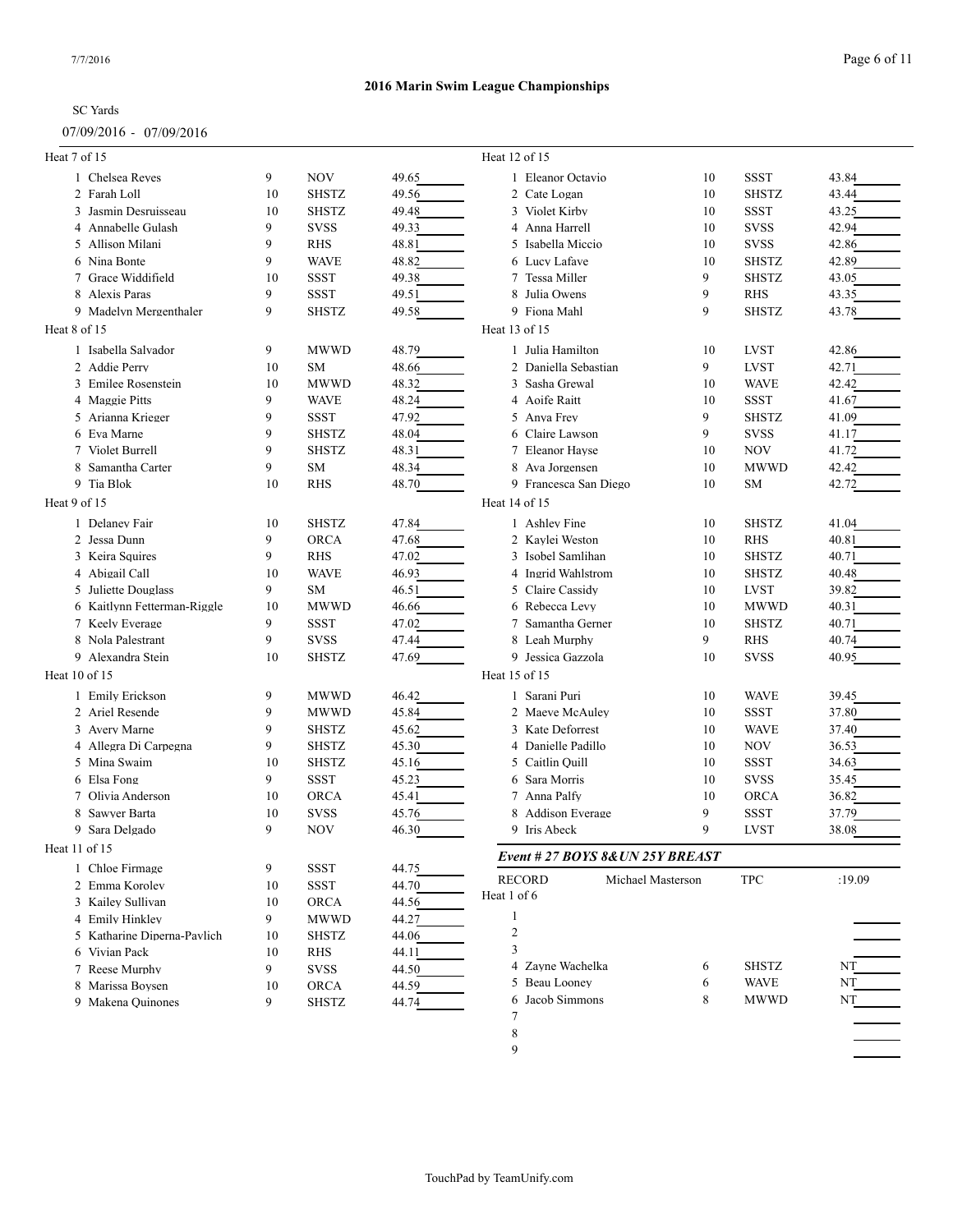### 07/09/2016 - 07/09/2016

| Heat 2 of 6          |                |              |       | Event #28 GIRLS 9-10 50Y BREAST |    |              |                    |
|----------------------|----------------|--------------|-------|---------------------------------|----|--------------|--------------------|
| 1 Alton Bender       | 8              | <b>SHSTZ</b> | NT    |                                 |    |              |                    |
| 2 Bo Jordan          | 6              | <b>ORCA</b>  | 44.62 | <b>RECORD</b><br>Halle Morris   |    | <b>LVST</b>  | :35.37             |
| 3 Lorenzo D'Agosta   | 8              | <b>LVST</b>  | 40.69 | Heat 1 of 14                    |    |              |                    |
| 4 Arya Thapa         | 7              | SM           | 38.79 | 1 McAllister Horn               | 9  | <b>WAVE</b>  | NT                 |
| 5 Sebastian Pezzullo | 8              | <b>ORCA</b>  | 37.33 | 2 Sahasra Kalluri               | 9  | <b>LVST</b>  | 1:35.84            |
| 6 Gideon Palestrant  | $\overline{7}$ | <b>SVSS</b>  | 38.59 | 3 Isabella Rodriguez            | 10 | ${\rm SM}$   | 1:28.83            |
| 7 Carlos Angeles     | 8              | SM           | 39.00 | 4 Catalina Aldana               | 9  | SM           | 1:17.76            |
| 8 Rowan Sanctuary    | 6              | <b>RHS</b>   | 40.89 | 5 Sadie Jordan                  | 9  | <b>ORCA</b>  | 1:13.45            |
| 9 Gavin Weston       | 5              | <b>RHS</b>   | 53.56 | 6 Leah Mathewson                | 9  | <b>LVST</b>  | 1:16.08            |
| Heat 3 of 6          |                |              |       | 7 Xophia Cabello                | 9  | <b>SM</b>    | 1:25.90            |
| 1 Fabian Gonzalez    | 7              | <b>RHS</b>   | 36.31 | 8 Jenifer West                  | 9  | <b>NOV</b>   | 1:32.55            |
| 2 Thomas Strong      | 6              | <b>SVSS</b>  | 35.56 | 9 Yasmin Altoe                  | 9  | <b>LVST</b>  | NT                 |
| 3 Jack Mathewson     | 7              | <b>LVST</b>  | 33.01 | Heat 2 of 14                    |    |              |                    |
|                      | 8              | <b>WAVE</b>  |       | 1 Rory Kearns                   | 9  | <b>MWWD</b>  | 1:10.47            |
| 4 Charles Gehrman    |                |              | 32.05 | 2 Tia Asleim                    | 9  | <b>ORCA</b>  | 1:08.78            |
| 5 Brodie Ross        | 7              | <b>ORCA</b>  | 31.29 | 3 Lucienne Hight                | 9  | <b>WAVE</b>  | 1:06.70            |
| Cavan Donery<br>6    | 8              | <b>SHSTZ</b> | 31.54 | 4 Isabella Babb                 | 9  | <b>WAVE</b>  | 1:05.67            |
| 7 William Healy      | 7              | SM           | 32.44 | 5 Alexis Paras                  | 9  | <b>SSST</b>  | 1:05.01            |
| 8 Ethan Hernandez    | 8              | SM           | 34.83 | 6 Gabriella Ginocchio           | 9  | <b>RHS</b>   | 1:05.24            |
| 9 Finley Skaggs      | 8              | <b>NOV</b>   | 36.21 | 7 Olivia Hatch                  | 9  | <b>NOV</b>   | 1:06.45            |
| Heat 4 of 6          |                |              |       | 8 Lilah Stevens                 | 9  | SM           |                    |
| 1 Benjamin McConnell | 8              | <b>LVST</b>  | 31.15 | 9 Madeline Eaton                | 10 | <b>WAVE</b>  | 1:06.97<br>1:09.11 |
| 2 Kenneth Frost      | 8              | <b>SVSS</b>  | 30.96 |                                 |    |              |                    |
| 3 Derek Dugan        | $\overline{7}$ | SM           | 29.32 | Heat 3 of 14                    |    |              |                    |
| 4 Alvar Aldana       | 7              | SM           | 28.51 | 1 Lauren Cervantez              | 9  | <b>NOV</b>   | 1:04.77            |
| 5 Luca Cirese        | $\tau$         | <b>SHSTZ</b> | 28.24 | 2 Madeleine Jensen              | 9  | SM           | 1:04.45            |
| 6 Joshua Dixon       | $\tau$         | <b>SHSTZ</b> | 28.45 | 3 Emma Gonthier                 | 9  | <b>SVSS</b>  | 1:02.74            |
| 7 Andrew Finney      | 8              | <b>LVST</b>  | 28.56 | 4 Kate Gifford                  | 9  | <b>MWWD</b>  | 1:01.82            |
| 8 Rupin Bagchi       | 8              | <b>LVST</b>  | 30.29 | 5 Molly Goldstein               | 9  | <b>WAVE</b>  | 1:01.51            |
| 9 Wyatt Britton      | 8              | <b>NOV</b>   | 31.15 | 6 Avery Allen                   | 9  | <b>NOV</b>   | 1:01.54            |
| Heat 5 of 6          |                |              |       | 7 Scarlett Maguire              | 9  | <b>MWWD</b>  | 1:02.40            |
|                      |                |              |       | 8 Juliette Douglass             | 9  | <b>SM</b>    | 1:04.09            |
| 1 Archer Diehl       | 8              | <b>SHSTZ</b> | 27.79 | 9 Gissel Esteban                | 9  | <b>ORCA</b>  | 1:04.67            |
| 2 Patrick Quill      | 7              | <b>SSST</b>  | 27.57 | Heat 4 of 14                    |    |              |                    |
| 3 Aidan Clark        | 8              | <b>MWWD</b>  | 26.94 | 1 Eva Marne                     | 9  | <b>SHSTZ</b> | 1:00.91            |
| 4 Nathan Greenberg   | $\tau$         | <b>SHSTZ</b> | 26.91 |                                 | 10 |              | 59.74              |
| 5 Fisher Straube     | 8              | <b>SHSTZ</b> | 26.19 | 2 Laurel Buffum                 | 9  | <b>ORCA</b>  |                    |
| 6 Chase Stein        | $\overline{7}$ | <b>SHSTZ</b> | 26.90 | 3 Charlotte Lacy                |    | <b>WAVE</b>  | 58.45              |
| 7 Charles Hinkelman  | $\overline{7}$ | <b>SHSTZ</b> | 26.92 | 4 Jade Rosenberg                | 10 | <b>SSST</b>  | 58.08              |
| 8 Nolan Deforrest    | 8              | <b>WAVE</b>  | 27.43 | 5 Dakota Smith                  | 10 | <b>MWWD</b>  | 57.61              |
| 9 Blake Gaskin       | 8              | <b>ORCA</b>  | 27.59 | 6 Sara Rice                     | 10 | <b>SHSTZ</b> | 57.64              |
| Heat 6 of 6          |                |              |       | 7 Cayman Stein                  | 10 | SM           | 58.11              |
| 1 Evan Oldham        | 8              | <b>WAVE</b>  | 25.64 | 8 Emily Cash                    | 9  | <b>SSST</b>  | 59.21              |
| 2 Bradley Stanford   | 8              | <b>SVSS</b>  | 25.00 | 9 Isabel Ciccarone              | 9  | <b>SVSS</b>  | 1:00.54            |
| 3 Declan Murphy      | 8              | <b>SSST</b>  | 24.92 | Heat 5 of 14                    |    |              |                    |
| 4 Justin Tachiki     | $\tau$         | <b>SHSTZ</b> | 23.57 | 1 Isabella Salvador             | 9  | <b>MWWD</b>  | 56.92              |
| 5 Peyton Egide       | $\tau$         | RHS          | 20.74 | 2 Abigail Call                  | 10 | <b>WAVE</b>  | 56.21              |
| 6 Cameron Hellar     | 8              | LVST         | 21.02 | 3 Sasha Lilien                  | 9  | <b>SVSS</b>  | 56.09              |
| 7 Benjamin Lotosh    | 7              | ORCA         | 24.39 | 4 Allison Milani                | 9  | RHS          | 55.56              |
| 8 Sean Chamberlin    | 8              | <b>SHSTZ</b> | 24.98 | 5 Sofia Wesley                  | 9  | <b>WAVE</b>  | 55.34              |
| 9 William Sigler     | 8              | <b>SHSTZ</b> | 25.03 | 6 Lindsey Ross                  | 10 | RHS          | 55.39              |
|                      |                |              |       | 7 Mina Swaim                    | 10 | <b>SHSTZ</b> | 55.61              |
|                      |                |              |       | 8 Maya Bar-Cohen                | 9  | <b>SHSTZ</b> | 56.17              |
|                      |                |              |       | 9 Sofia Carlin                  | 10 | SSST         | 56.48              |
|                      |                |              |       |                                 |    |              |                    |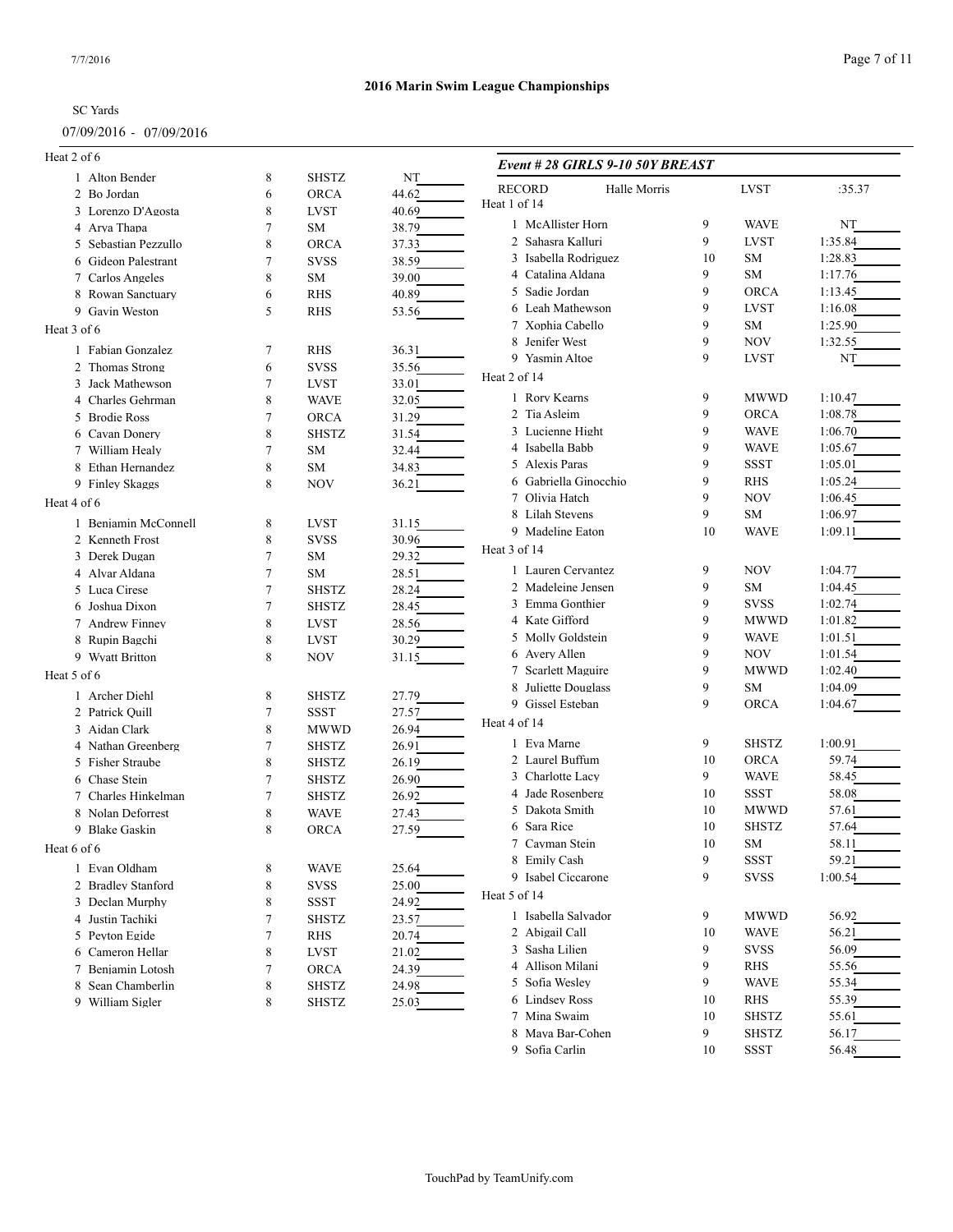# 07/09/2016 - 07/09/2016

| Heat 6 of 14                           |         |                             |                | Heat 11 of 14                       |    |              |        |
|----------------------------------------|---------|-----------------------------|----------------|-------------------------------------|----|--------------|--------|
| 1 Nina Bonte                           | 9       | <b>WAVE</b>                 | 55.28          | 1 Tayleigh Birkie                   | 10 | <b>SHSTZ</b> | 48.97  |
| 2 Jane Adams                           | 10      | <b>SHSTZ</b>                | 55.09          | 2 Tessa Miller                      | 9  | <b>SHSTZ</b> | 48.94  |
| 3 Eloise Capelle                       | 10      | SM                          | 54.77          | 3 Delaney Fair                      | 10 | <b>SHSTZ</b> | 48.59  |
| 4 Dempsey Boone                        | 9       | <b>SHSTZ</b>                | 54.63          | 4 Amanda Ross                       | 10 | <b>NOV</b>   | 48.18  |
| 5 Isabella Wagner                      | 9       | <b>WAVE</b>                 | 53.84          | 5 Krittinee Thomson                 | 10 | <b>NOV</b>   | 47.59  |
| 6 Natalie Jaworski                     | 9       | <b>ORCA</b>                 | 54.05          | 6 Sophia Britt                      | 9  | <b>SHSTZ</b> | 48.08  |
| 7 Neeva Gaine                          | 9       | <b>SM</b>                   | 54.72          | 7 Ellery Barnes                     | 9  | <b>SSST</b>  | 48.58  |
| 8 Morgan Brew                          | 9       | <b>NOV</b>                  | 54.99          | 8 Jessa Dunn                        | 9  | ORCA         | 48.87  |
| 9 Kailey Sullivan                      | 10      | <b>ORCA</b>                 | 55.15          | 9 Allegra Di Carpegna               | 9  | <b>SHSTZ</b> | 48.95  |
| Heat 7 of 14                           |         |                             |                | Heat 12 of 14                       |    |              |        |
| 1 Keelv Everage                        | 9       | <b>SSST</b>                 | 53.84          | 1 Addie Perry                       | 10 | <b>SM</b>    | 47.49  |
| 2 Piper Kelly                          | 9       | <b>SHSTZ</b>                | 53.74          | 2 Fiona Mahl                        | 9  | <b>SHSTZ</b> | 47.31  |
| 3 Reese Murphy                         | 9       | <b>SVSS</b>                 | 53.65          | 3 Olivia Anderson                   | 10 | <b>ORCA</b>  | 46.95  |
| 4 Emilee Rosenstein                    | 10      | MWWD                        | 53.62          | 4   Julia St John                   | 9  | <b>WAVE</b>  | 46.74  |
| 5 Lucy Fredrickson                     | 9       | <b>SHSTZ</b>                | 53.33          | 5 Samantha Gerner                   | 10 | <b>SHSTZ</b> | 46.09  |
| 6 Farah Loll                           | 10      | <b>SHSTZ</b>                | 53.35          | 6 Claire Lawson                     | 9  | <b>SVSS</b>  | 46.59  |
| 7 Annabelle Gulash                     | 9       | <b>SVSS</b>                 | 53.64          | 7 Annesley Krawitt                  | 10 | <b>WAVE</b>  | 46.77  |
| 8 Tia Blok                             | 10      | RHS                         | 53.66          | 8 Tess Waddy                        | 10 | <b>MWWD</b>  | 46.98  |
| 9 Taylor Renfrew                       | 10      | <b>SHSTZ</b>                | 53.79          | 9 Isobel Samlihan                   | 10 | <b>SHSTZ</b> | 47.32  |
| Heat 8 of 14                           |         |                             |                | Heat 13 of 14                       |    |              |        |
| 1 Manisha Murthy                       | 10      | <b>MWWD</b>                 | 53.08          | 1 Sawyer Barta                      | 10 | <b>SVSS</b>  | 46.08  |
| 2 Olivia Dugan                         | 9       | SM                          | 53.01          | 2 Ashley Fine                       | 10 | <b>SHSTZ</b> | 45.46  |
| 3 Makena Quinones                      | 9       | <b>SHSTZ</b>                | 52.53          | 3 Chelsea Reves                     | 9  | <b>NOV</b>   | 45.33  |
| 4 Emma Slaught                         | 9       | <b>WAVE</b>                 | 52.22          | 4 Gabriella Reichlev                | 9  | <b>SHSTZ</b> | 44.45  |
| 5 Madelyn Mergenthaler                 | 9       | <b>SHSTZ</b>                | 51.52          | 5 Eleanor Hayse                     | 10 | NOV          | 43.74  |
| 6 Nola Palestrant                      | 9       | <b>SVSS</b>                 | 52.12          | 6 Aoife Raitt                       | 10 | <b>SSST</b>  | 44.28  |
| 7 Jasmin Desruisseau                   | 10      | <b>SHSTZ</b>                | 52.29          | 7 Ava Jorgensen                     | 10 | <b>MWWD</b>  | 44.48  |
| 8 Lauren Widdifield                    | 10      | SSST                        | 52.55          | 8 Anya Frey                         | 9  | <b>SHSTZ</b> | 45.38  |
| 9 Kaylei Weston                        | 10      | <b>RHS</b>                  | 53.05          | 9 Sara Jordan                       | 9  | <b>WAVE</b>  | 45.78  |
| Heat 9 of 14                           |         |                             |                | Heat 14 of 14                       |    |              |        |
|                                        |         |                             |                |                                     |    |              |        |
| 1 Lillianna Dell'Orto                  | 9       | <b>WAVE</b>                 | 51.49          | 1 Ingrid Wahlstrom                  | 10 | <b>SHSTZ</b> | 42.55  |
| 2 Madeline Alsterlind                  | 10      | <b>SHSTZ</b>                | 50.88          | 2 Sylvie May                        | 10 | <b>SSST</b>  | 42.12  |
| 3 Gloria Weinreb                       | 10<br>9 | SSST                        | 50.80          | 3 Danielle Padillo                  | 10 | <b>NOV</b>   | 41.81  |
| 4 Maggie Pitts<br>Sloane Carey         | 9       | <b>WAVE</b><br><b>ORCA</b>  | 50.74          | 4 Loretta Hovey<br>5 Adella Frender | 10 | <b>SHSTZ</b> | 41.39  |
| 5                                      | 10      |                             | 50.57          |                                     | 10 | <b>WAVE</b>  | 39.32  |
| Alexandra Stein<br>6<br>7 Violet Kirby | 10      | <b>SHSTZ</b><br><b>SSST</b> | 50.73<br>50.79 | 6 Catherine Fahrner                 | 10 | <b>ORCA</b>  | 39.45  |
|                                        |         |                             |                | 7 Lily Pashman                      | 10 | <b>SVSS</b>  | 41.55  |
| 8 Arianna Krieger                      | 9<br>9  | <b>SSST</b>                 | 50.85          | 8 Eleanor Octavio                   | 10 | <b>SSST</b>  | 41.85  |
| 9 Celestina Gonzales                   |         | <b>RHS</b>                  | 51.10          | 9 Skyler Barnes                     | 10 | <b>SVSS</b>  | 42.29  |
| Heat 10 of 14                          |         |                             |                | Event # 37 BOYS 8& UN 25Y FLY       |    |              |        |
| 1 Avery Marne                          | 9       | <b>SHSTZ</b>                | 50.54          | <b>RECORD</b><br>Dash Rothberg      |    | <b>RRCM</b>  | :15.07 |
| 2 Madison Smith                        | 10      | <b>SSST</b>                 | 50.02          | Heat 1 of 4                         |    |              |        |
| 3 Cate Logan                           | 10      | SHSTZ                       | 49.71          |                                     |    |              |        |
| 4 Avery Hinkelman                      | 9       | <b>SHSTZ</b>                | 49.47          | 1                                   |    |              |        |
| 5 Keira Squires                        | 9       | RHS                         | 49.03          | $\overline{c}$                      |    |              |        |
| 6 Isabella Miccio                      | 10      | <b>SVSS</b>                 | 49.04          | 3                                   |    |              |        |
| 7 Anna Harrell                         | 10      | <b>SVSS</b>                 | 49.54          | 4 Cooper Malone                     | 6  | <b>NOV</b>   | 48.11  |
| 8 Francesca San Diego                  | 10      | SΜ                          | 49.92          | 5 Jack Schulter                     | 8  | <b>WAVE</b>  | 41.52  |
| 9 Ariel Resende                        | 9       | <b>MWWD</b>                 | 50.05          | 6 Brendan Benz                      | 7  | <b>ORCA</b>  | 42.51  |
|                                        |         |                             |                | 7 William Sigler                    | 8  | <b>SHSTZ</b> | NT     |
|                                        |         |                             |                | 8                                   |    |              |        |
|                                        |         |                             |                | 9                                   |    |              |        |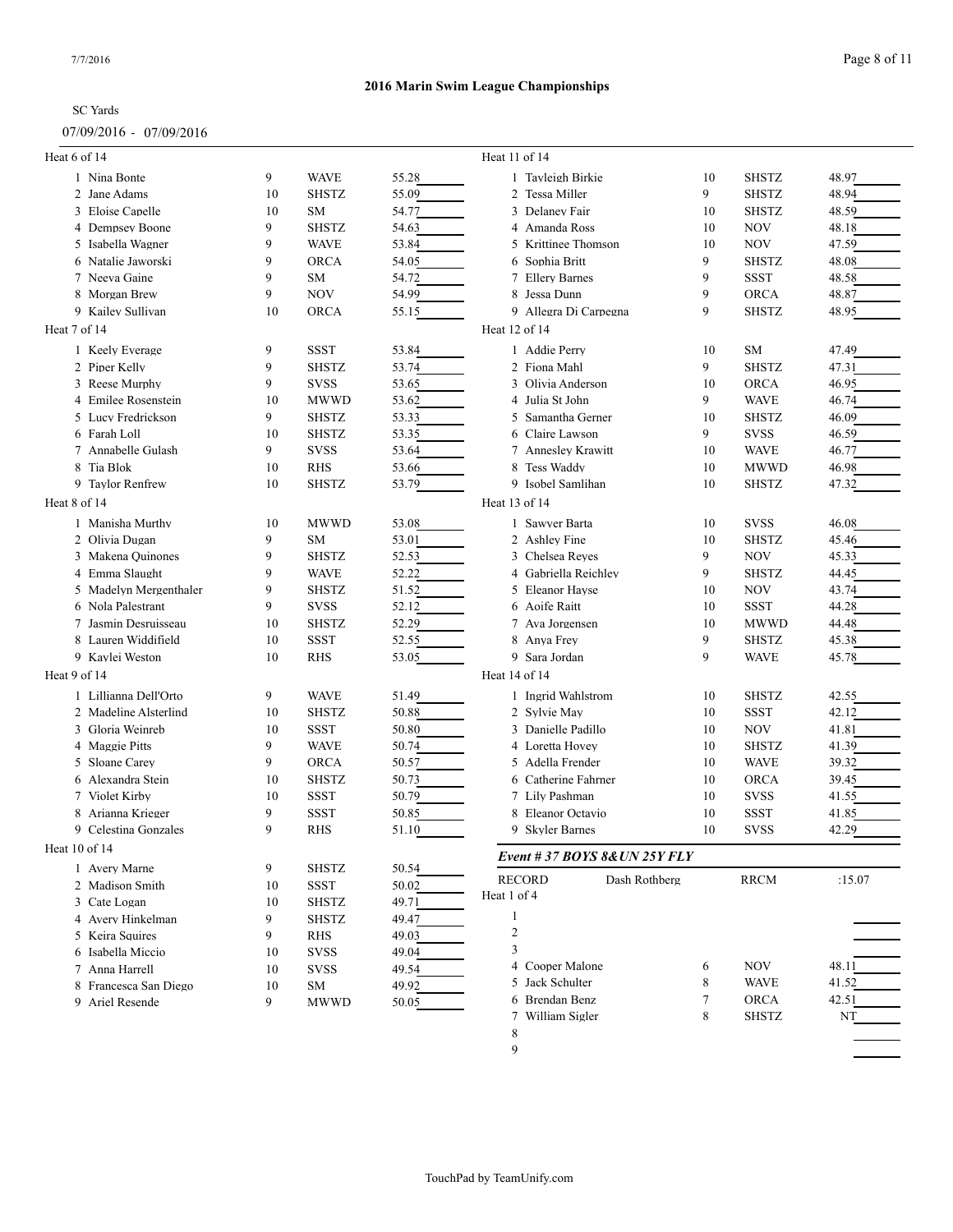### 07/09/2016 - 07/09/2016

| Heat 2 of 4                  |    |              |         | Heat 3 of 6                        |                |                    |                |
|------------------------------|----|--------------|---------|------------------------------------|----------------|--------------------|----------------|
| 1 Bo Jordan                  | 6  | <b>ORCA</b>  | 40.20   | 1 Amelia Damsen                    | 10             | <b>SVSS</b>        | 45.98          |
| 2 William Yocke              | 6  | <b>NOV</b>   | 35.47   | 2 Avery Hinkelman                  | 9              | <b>SHSTZ</b>       | 45.32          |
| 3 Joseph Parente             | 7  | <b>SHSTZ</b> | 34.38   | 3 Emily Hinkley                    | 9              | <b>MWWD</b>        | 44.37          |
| 4 Rhett Krawitt              | 8  | <b>WAVE</b>  | 30.91   | 4 Sara Delgado                     | 9              | <b>NOV</b>         | 43.51          |
| 5 Sebastian Pezzullo         | 8  | <b>ORCA</b>  | 29.20   | 5 Chloe Firmage                    | 9              | <b>SSST</b>        | 43.24          |
| <b>Emerson Henry</b>         | 8  | <b>MWWD</b>  | 30.27   | 6 Emily Rosegard                   | 10             | <b>SVSS</b>        | 43.46          |
| 7 Luke Tyson                 | 8  | <b>NOV</b>   | 32.71   | 7 Katharine Diperna-Pavlich        | 10             | <b>SHSTZ</b>       | 43.72          |
| 8 Rodrigue Maisonneuve       | 7  | <b>WAVE</b>  | 35.40   | 8 Sophia Britt                     | 9              | <b>SHSTZ</b>       | 45.28          |
| 9 Luke Esslinger             | 8  | <b>WAVE</b>  | 36.14   | 9 Amanda Ross                      | 10             | <b>NOV</b>         | 45.38          |
| Heat 3 of 4                  |    |              |         | Heat 4 of 6                        |                |                    |                |
| 1 Quinn Ostroff              | 7  | <b>NOV</b>   | 28.41   | 1 Emily Erickson                   | 9              | <b>MWWD</b>        | 43.19          |
| 2 Kylan Kime                 | 7  | <b>WAVE</b>  | 27.23   | 2 Eva Vaca                         | 10             | <b>SHSTZ</b>       | 42.24          |
| 3 Zane Schuman               | 7  | <b>SHSTZ</b> | 26.73   | 3 Laurel Cooper                    | 10             | <b>SHSTZ</b>       | 42.03          |
| 4 Ty Meyer                   | 8  | <b>RHS</b>   | 25.87   | 4 Sara Jordan                      | 9              | <b>WAVE</b>        | 41.50          |
| 5 Brodie Ross                | 7  | <b>ORCA</b>  | 22.82   | 5 Dakota Smith                     | 10             | <b>MWWD</b>        | 40.86          |
| 6 Patrick Quill              | 7  | <b>SSST</b>  | 25.74   | 6 Lucy Lafave                      | 10             | <b>SHSTZ</b>       | 40.92          |
| 7 Dominic Puccinelli         | 8  | <b>WAVE</b>  | 26.40   | 7 Julia Owens                      | 9              | <b>RHS</b>         | 41.84          |
| 8 Charlie Malone             | 8  | <b>NOV</b>   | 26.75   | 8 Emma Slaught                     | 9              | <b>WAVE</b>        | 42.03          |
| 9 Cole Lawson                | 7  | <b>SVSS</b>  | 27.52   | 9 Anva Frev                        | 9              | <b>SHSTZ</b>       | 42.32          |
| Heat 4 of 4                  |    |              |         | Heat 5 of 6                        |                |                    |                |
| 1 Jackson Wright             | 8  | <b>ORCA</b>  | 21.97   | 1 Tess Waddy                       | 10             | <b>MWWD</b>        | 40.57          |
| 2 Rhys Garroway Myers        | 8  | <b>MWWD</b>  | 20.45   | 2 Amelia Kiriakis                  | 9              | <b>SVSS</b>        | 40.08          |
| 3 Reed Hanna                 | 8  | <b>SVSS</b>  | 19.63   | 3 Sylvie May                       | 10             | <b>SSST</b>        | 39.55          |
| 4 Andrew Chong               | 8  | <b>ORCA</b>  | 18.66   | 4 Rebecca Levy                     | 10             | <b>MWWD</b>        | 39.19          |
| 5 Nolan Anderson             | 8  | <b>SHSTZ</b> | 16.88   | 5 Kelsey Riemer                    | 10             | <b>SHSTZ</b>       | 37.98          |
| 6 Tucker Kurth               | 8  | <b>LVST</b>  | 18.07   | 6 Ingrid Wahlstrom                 | 10             | <b>SHSTZ</b>       | 38.42          |
| 7 Kai Makino                 | 8  | <b>SHSTZ</b> | 18.88   | 7 Emerald Lin                      | 10             | <b>MWWD</b>        | 39.36          |
| 8 Cayden Yock                | 8  | <b>MWWD</b>  | 19.97   | 8 Hannah Nicholas                  | 10             | <b>NOV</b>         | 39.99          |
| 9 Adam Albers                | 7  | <b>ORCA</b>  | 20.92   | 9 Marissa Boysen                   | 10             | <b>ORCA</b>        | 40.34          |
|                              |    |              |         | Heat 6 of 6                        |                |                    |                |
| Event #38 GIRLS 9-10 50Y FLY |    |              |         | 1 Iris Abeck                       | 9              | <b>LVST</b>        | 37.89          |
| <b>RECORD</b><br>Reese Burns |    | <b>SVSS</b>  | :29.32  | 2 Skyler Barnes                    | 10             | <b>SVSS</b>        | 36.45          |
| Heat 1 of 6                  |    |              |         |                                    |                |                    |                |
| 1                            |    |              |         | 3 Amelia Hughes<br>4 Anna Palfy    | 10<br>10       | <b>RHS</b><br>ORCA | 36.12<br>34.45 |
| 2                            |    |              |         | 5 Caitlin Quill                    | 10             | <b>SSST</b>        | 33.25          |
| 3                            |    |              |         | 6 Kate Deforrest                   | 10             | <b>WAVE</b>        | 33.68          |
| 4 Laurel Philp               | 9  | <b>SVSS</b>  | NT      | 7 Maeve McAuley                    | 10             | <b>SSST</b>        | 35.57          |
| 5 Holly Ross                 | 9  | <b>NOV</b>   | 1:02.93 | 8 Loretta Hovey                    | 10             | <b>SHSTZ</b>       |                |
| 6 Kyra Featherstone          | 10 | <b>SHSTZ</b> | NT      | 9 Addison Everage                  | 9              | <b>SSST</b>        | 36.16<br>36.64 |
| 7                            |    |              |         |                                    |                |                    |                |
| 8                            |    |              |         | Event #47 BOYS 8& UN 100Y I.M.     |                |                    |                |
| 9                            |    |              |         | <b>RECORD</b><br>Michael Masterson |                | <b>TPC</b>         | 1:19.39        |
| Heat 2 of 6                  |    |              |         | Heat 1 of 3                        |                |                    |                |
| 1 Sasha Lilien               | 9  | <b>SVSS</b>  | 56.58   | $\mathbf{1}$                       |                |                    |                |
| 2 Isabella Wagner            | 9  | <b>WAVE</b>  | 51.44   | 2 Chase Stein                      | 7              | <b>SHSTZ</b>       | NT             |
| 3 Madison Smith              | 10 | <b>SSST</b>  | 49.19   | 3 Rupin Bagchi                     | 8              | <b>LVST</b>        | NT             |
| 4 Keely Everage              | 9  | <b>SSST</b>  | 47.65   | 4 Dominic Puccinelli               | 8              | <b>WAVE</b>        | 2:14.57        |
| 5 Carolina Caldwell          | 10 | <b>ORCA</b>  | 46.41   | 5 Derek Dugan                      | $\overline{7}$ | SM                 | 2:06.94        |
| 6 Gloria Weinreb             | 10 | <b>SSST</b>  | 47.08   | 6 Viggo Zarrehparvar               | $\overline{7}$ | <b>SSST</b>        | 2:07.48        |
| 7 Samantha Carter            | 9  | <b>SM</b>    | 49.00   | 7 Zane Schuman                     | $\overline{7}$ | <b>SHSTZ</b>       | 2:17.95        |
| 8 Kaitlynn Fetterman-Riggle  | 10 | <b>MWWD</b>  | 49.77   | 8 Benjamin McConnell               | 8              | <b>LVST</b>        | NT             |
| 9 Savannah Reynolds          | 9  | RHS          | 52.28   | 9                                  |                |                    |                |
|                              |    |              |         |                                    |                |                    |                |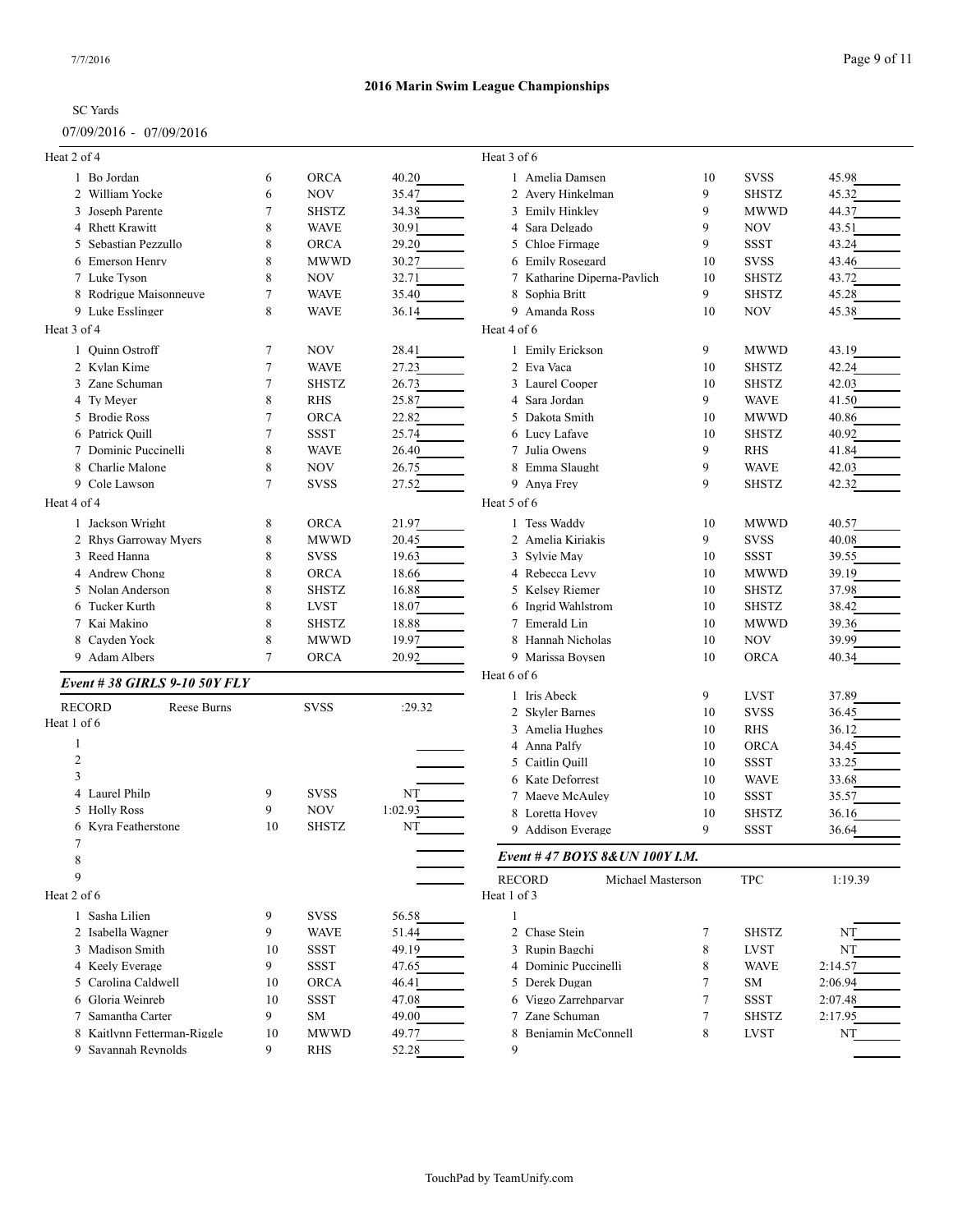# 07/09/2016 - 07/09/2016

| Heat 2 of 3                    |                |              |         | Heat 4 of 6                          |    |                               |         |
|--------------------------------|----------------|--------------|---------|--------------------------------------|----|-------------------------------|---------|
| 1 James Chatard                | 6              | <b>SHSTZ</b> | 2:03.50 | 1 Ashley Fine                        | 10 | <b>SHSTZ</b>                  | 1:33.75 |
| 2 Evan Oldham                  | 8              | <b>WAVE</b>  | 2:00.73 | 2 Eva Vaca                           | 10 | <b>SHSTZ</b>                  | 1:33.09 |
| 3 Justin Tachiki               | 7              | <b>SHSTZ</b> | 1:58.10 | 3 Tayleigh Birkie                    | 10 | <b>SHSTZ</b>                  | 1:32.78 |
| 4 Nolan Deforrest              | 8              | <b>WAVE</b>  | 1:56.30 | 4 Sarani Puri                        | 10 | <b>WAVE</b>                   | 1:32.33 |
| 5 Fisher Straube               | 8              | <b>SHSTZ</b> | 1:54.05 | 5 Daniella Sebastian                 | 9  | <b>LVST</b>                   | 1:30.38 |
| 6 Benjamin Lotosh              | $\overline{7}$ | <b>ORCA</b>  | 1:55.56 | 6 Lucy Lafave                        | 10 | <b>SHSTZ</b>                  | 1:31.82 |
| 7 Jonah Sher                   | $\overline{7}$ | <b>SHSTZ</b> | 1:56.61 | 7 Annesley Krawitt                   | 10 | <b>WAVE</b>                   | 1:32.65 |
| 8 Rhys Garroway Myers          | 8              | <b>MWWD</b>  | 1:58.92 | 8 Amelia Kiriakis                    | 9  | <b>SVSS</b>                   | 1:32.90 |
| 9 Blake Gaskin                 | 8              | <b>ORCA</b>  | 2:01.92 | 9 Amelia Hughes                      | 10 | <b>RHS</b>                    | 1:33.63 |
| Heat 3 of 3                    |                |              |         | Heat 5 of 6                          |    |                               |         |
| 1 Declan Murphy                | 8              | <b>SSST</b>  | 1:48.21 | 1 Sylvie May                         | 10 | <b>SSST</b>                   | 1:30.16 |
| 2 Kai Makino                   | 8              | <b>SHSTZ</b> | 1:43.62 | 2 Laurel Cooper                      | 10 | <b>SHSTZ</b>                  | 1:28.87 |
| 3 Cayden Yock                  | 8              | <b>MWWD</b>  | 1:42.86 | 3 Eleanor Hayse                      | 10 | <b>NOV</b>                    | 1:28.51 |
| 4 Tucker Kurth                 | 8              | <b>LVST</b>  | 1:38.31 | 4 Claire Cassidy                     | 10 | <b>LVST</b>                   | 1:26.21 |
| 5 Nolan Anderson               | 8              | <b>SHSTZ</b> | 1:24.15 | 5 Lily Pashman                       | 10 | <b>SVSS</b>                   | 1:23.83 |
| 6 Cameron Hellar               | 8              | <b>LVST</b>  | 1:27.24 | 6 Iris Abeck                         | 9  | <b>LVST</b>                   | 1:24.65 |
| 7 Peyton Egide                 | $\overline{7}$ | <b>RHS</b>   | 1:41.42 | 7 Claire Lawson                      | 9  | <b>SVSS</b>                   | 1:28.39 |
| 8 Reed Hanna                   | 8              | <b>SVSS</b>  | 1:43.33 | 8 Rebecca Levy                       | 10 | <b>MWWD</b>                   | 1:28.85 |
| 9 Bradley Stanford             | 8              | <b>SVSS</b>  | 1:43.92 | 9 Leah Murphy                        | 9  | <b>RHS</b>                    | 1:29.64 |
| Event #48 GIRLS 9-10 100Y I.M. |                |              |         | Heat 6 of 6                          |    |                               |         |
|                                |                |              |         | 1 Addison Everage                    | 9  | <b>SSST</b>                   | 1:23.72 |
| <b>RECORD</b><br>Reese Burns   |                | <b>SVSS</b>  | 1:08.32 | 2 Danielle Padillo                   | 10 | <b>NOV</b>                    | 1:21.83 |
| Heat 1 of 6                    |                |              |         | 3 Adella Frender                     | 10 | <b>WAVE</b>                   | 1:21.23 |
| 1 Julia Hamilton               | 10             | <b>LVST</b>  | NT      | 4 Sara Morris                        | 10 | <b>SVSS</b>                   | 1:18.97 |
| 2 Rory Kearns                  | 9              | <b>MWWD</b>  | 2:08.60 | 5 Caitlin Ouill                      | 10 | <b>SSST</b>                   | 1:15.21 |
| 3 Hayden Goldberg              | 9              | <b>ORCA</b>  | 1:50.04 | 6 Catherine Fahrner                  | 10 | <b>ORCA</b>                   | 1:17.73 |
| 4 Olivia Dugan                 | 9              | SM           | 1:46.55 | 7 Skyler Barnes                      | 10 | <b>SVSS</b>                   | 1:21.02 |
| 5 Grace Widdifield             | 10             | <b>SSST</b>  | 1:45.58 | 8 Kate Deforrest                     | 10 | <b>WAVE</b>                   | 1:21.35 |
| Annabelle Gulash               | 9              | <b>SVSS</b>  | 1:46.09 | 9 Loretta Hovey                      | 10 | <b>SHSTZ</b>                  | 1:22.41 |
| 7 Lindsey Ross                 | 10             | <b>RHS</b>   | 1:49.40 |                                      |    |                               |         |
| 8 Molly Goldstein              | 9              | <b>WAVE</b>  | 1:57.49 | Event # 56 MIXED 8& UN 100Y FREE REL |    |                               |         |
| 9 Amelia Damsen                | 10             | <b>SVSS</b>  | NT      | <b>RECORD</b>                        |    | <b>TPC</b>                    | 1:00.41 |
| Heat 2 of 6                    |                |              |         | Heat 1 of 2                          |    |                               |         |
| 1 Kaitlynn Fetterman-Riggle    | 10             | <b>MWWD</b>  | 1:45.15 | -1                                   |    |                               |         |
| 2 Ellery Barnes                | 9              | <b>SSST</b>  | 1:42.86 | $\mathfrak{2}$                       |    |                               |         |
| 3 Emma Korolev                 | 10             | <b>SSST</b>  | 1:39.26 | 3                                    |    |                               |         |
| 4 Sasha Grewal                 | 10             | <b>WAVE</b>  | 1:38.26 | 4 SMA                                |    | <b>SM</b>                     | 1:25.02 |
| Jessica Gazzola<br>5           | 10             | <b>SVSS</b>  | 1:38.12 | 1 Dugan, Derek                       |    | 2 Stein, Mason                |         |
| 6 Elsa Fong                    | 9              | <b>SSST</b>  | 1:38.19 | 3 King, Reese                        |    | 4 Standish, Sally             |         |
| 7 Kelsey Riemer                | 10             | <b>SHSTZ</b> | 1:38.58 | 5 NOVA                               |    | <b>NOV</b>                    | 1:15.69 |
| 8 Julia St John                | 9              | <b>WAVE</b>  | 1:42.62 | 1 Hayse, Beatrice                    |    | 2 Malone, Charlie             |         |
| 9 Manisha Murthy               | 10             | <b>MWWD</b>  | 1:43.73 | 3 Ostroff, Quinn<br>6 RHS A          |    | 4 Hernandez, Allys            | 1:23.03 |
| Heat 3 of 6                    |                |              |         | 1 Meyer, Ty                          |    | <b>RHS</b><br>2 Low, Samantha |         |
| 1 Lauren Widdifield            | 10             | SSST         | 1:38.04 | 3 Eilerman, Cather                   |    | 4 Egide, Peyton               |         |
| 2 Vivian Pack                  | 10             | RHS          | 1:37.30 | 7                                    |    |                               |         |
| 3 Emerald Lin                  | 10             | <b>MWWD</b>  | 1:34.65 | 8                                    |    |                               |         |
| 4 Gabriella Reichley           | 9              | <b>SHSTZ</b> | 1:34.14 | 9                                    |    |                               |         |
| 5 Cate Logan                   | 10             | <b>SHSTZ</b> | 1:33.75 |                                      |    |                               |         |
| 6 Emily Rosegard               | 10             | <b>SVSS</b>  | 1:33.95 |                                      |    |                               |         |
| 7 Hannah Nicholas              | 10             | <b>NOV</b>   | 1:34.56 |                                      |    |                               |         |
| 8 Julia Owens                  | 9              | RHS          | 1:37.11 |                                      |    |                               |         |
| 9 Krittinee Thomson            | 10             | <b>NOV</b>   | 1:37.82 |                                      |    |                               |         |
|                                |                |              |         |                                      |    |                               |         |